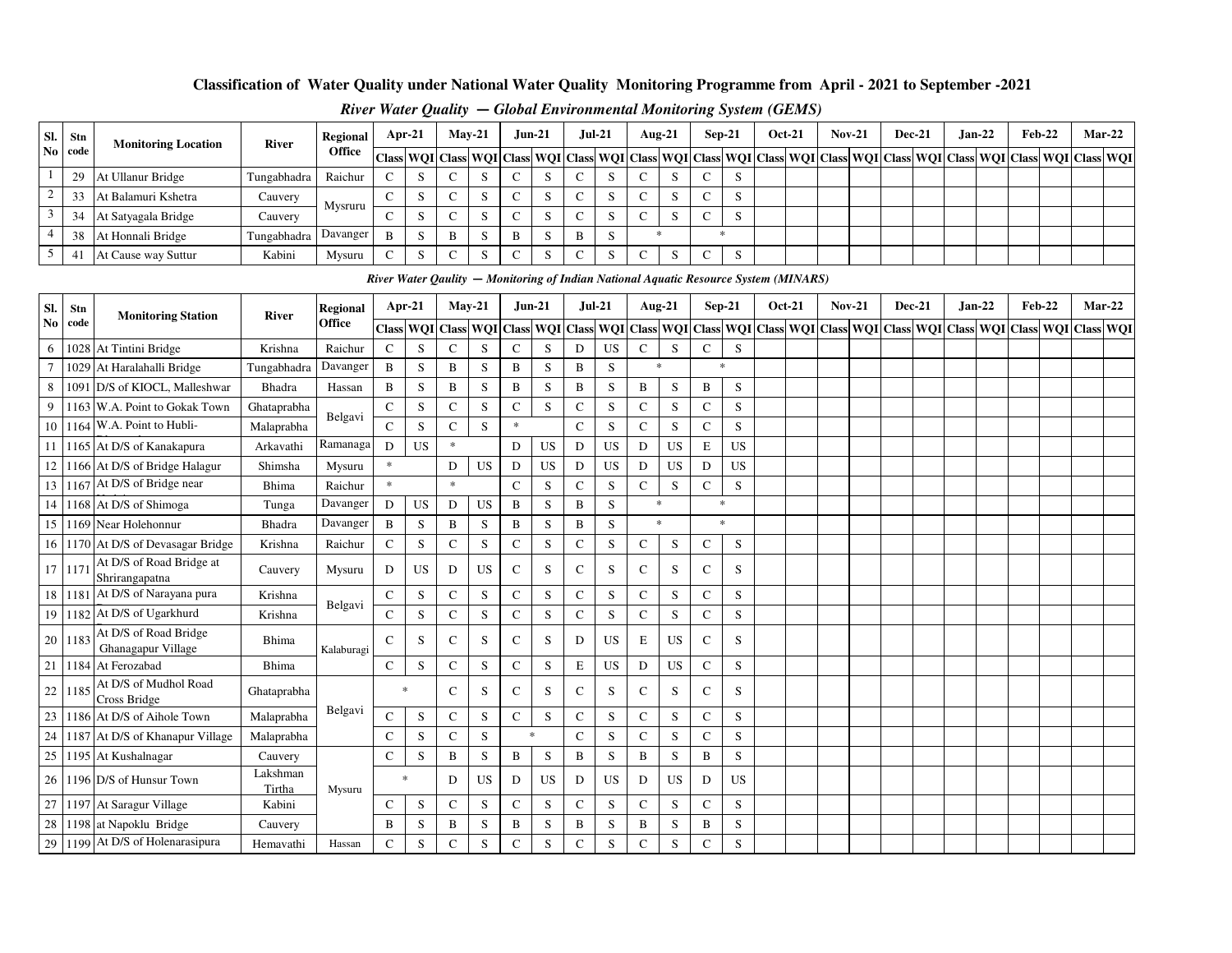| SI.    | Stn     | <b>Monitoring Location</b>                                                        | River              | Regional   | Apr-21         |           |              | $May-21$  | $Jun-21$    |             | $Jul-21$            |           |              | <b>Aug-21</b> |             | $Sep-21$                                                                          | <b>Oct-21</b> | $Nov-21$ | <b>Dec-21</b> | $Jan-22$ | $\rm\bf Feb\text{-}22$ |  | $Mar-22$  |
|--------|---------|-----------------------------------------------------------------------------------|--------------------|------------|----------------|-----------|--------------|-----------|-------------|-------------|---------------------|-----------|--------------|---------------|-------------|-----------------------------------------------------------------------------------|---------------|----------|---------------|----------|------------------------|--|-----------|
| No.    | code    |                                                                                   |                    | Office     |                | Class WOI | <b>Class</b> | WQI       |             |             | Class WQI Class WQI |           | <b>Class</b> | WQI           |             | Class   WQI   Class   WQI   Class   WQI   Class   WQI   Class   WQI   Class   WQI |               |          |               |          |                        |  | Class WQI |
| 30     | 1200    | Near Yediyur on NH-47                                                             | Shimsha            | Tumakuru   | D              | <b>US</b> | D            | <b>US</b> | D           | <b>US</b>   | $\mathbf D$         | <b>US</b> | D            | <b>US</b>     | D           | <b>US</b>                                                                         |               |          |               |          |                        |  |           |
| 31     | 1386    | D/S of Karekura Village                                                           | Cauvery            | Mysuru     | $\mathbf C$    | ${\bf S}$ | ${\bf C}$    | S         | $\mathbf C$ | $\mathbf S$ | ${\bf C}$           | ${\bf S}$ | ${\bf C}$    | ${\bf S}$     | $\mathsf C$ | S                                                                                 |               |          |               |          |                        |  |           |
| $32\,$ | 1387    | D/S of Bhadravathi City                                                           | Bhadra             | Davangere  | ${\bf D}$      | <b>US</b> | ${\bf D}$    | <b>US</b> | B           | $\mathbf S$ | $\, {\bf B}$        | S         |              | $\ast$        |             | $\ast$                                                                            |               |          |               |          |                        |  |           |
| 33     | 1444    | At D/S of West Coast Paper<br>Mills                                               | Kali               | Dharwad    | $\mathbf C$    | S         | ${\bf C}$    | ${\bf S}$ | $\ast$      |             | $\ast$              |           | $\mathsf C$  | $\mathbf S$   | $\star$     |                                                                                   |               |          |               |          |                        |  |           |
| 34     | 1445    | Kabini, W.A. Point at<br>KIADB, Nanjangud                                         | Kabini             | Mysuru     | $\mathcal{C}$  | S         | $\mathsf{C}$ | S         | $\mathbf C$ | ${\bf S}$   | ${\bf C}$           | S         | $\mathsf C$  | S             | $\mathbf C$ | ${\bf S}$                                                                         |               |          |               |          |                        |  |           |
| 35     |         | 1446 Hebbala Valley near Mandya                                                   | Hebbala            |            | D              | US        | D            | <b>US</b> | ${\bf D}$   | US          | $\mathbf D$         | US        | D            | <b>US</b>     | D           | <b>US</b>                                                                         |               |          |               |          |                        |  |           |
|        |         | Bhima River Confluence of<br>36 1888 Jewagri Town Sewage<br><b>Disposal Point</b> | <b>Bhima</b>       | Kalaburagi | $\mathbf C$    | S         | C            | S         | $\mathbf C$ | S           | D                   | US        | D            | US            | C           | S                                                                                 |               |          |               |          |                        |  |           |
| 37     | 1889    | Ankali Bridge Along<br>Chikkodi Kagwad Road                                       | Krishna            | Belgavi    | $\mathbf C$    | S         | $\mathbf C$  | ${\bf S}$ | $\mathbf C$ | $\mathbf S$ | $\mathbf C$         | S         | $\mathbf C$  | S             | $\mathbf C$ | ${\bf S}$                                                                         |               |          |               |          |                        |  |           |
|        | 38 189  | Karanja river near byalahalli<br>village                                          | Karanja river      | Bidar      | $\ast$         |           |              | $\ast$    |             | $\ast$      | $\ast$              |           |              | $\ast$        | $\ast$      |                                                                                   |               |          |               |          |                        |  |           |
|        |         | Netravathi U/S of Dharma<br>39 1892 Stala at Water Supply<br>Intake point         | Netravathi         | Mangaluru  | $\mathbf C$    | S         | $\, {\bf B}$ | S         | $\mathbf C$ | S           | $\mathsf{C}$        | S         | $\mathsf{C}$ | S             | B           | S                                                                                 |               |          |               |          |                        |  |           |
|        | 40 1893 | Yagachi River Near<br>Pumping<br><b>Stations Hassan City</b>                      | Yagachi            | Hassan     | $\mathbf C$    | S         | $\mathbf C$  | S         | $\mathbf C$ | S           | $\mathsf{C}$        | S         | $\mathsf{C}$ | S             | $\mathbf C$ | S                                                                                 |               |          |               |          |                        |  |           |
|        | 41 1894 | U/S Uppinagady Town<br>Before Confluence with<br>river Nethravathi                | Kumara<br>Dhara    | Mangaluru  | B              | S         | B            | ${\bf S}$ | $\mathsf C$ | S           | $\mathsf{C}$        | S         | $\mathbf C$  | $\mathbf S$   | B           | S                                                                                 |               |          |               |          |                        |  |           |
|        | 42 1895 | Kagina D/S of Sewage<br>disposal point                                            | Kagina             | Kalaburagi | $\mathbf C$    | ${\bf S}$ | Е            | <b>US</b> | $\mathbf C$ | $\mathbf S$ | $\mathsf{C}$        | ${\bf S}$ | $\mathsf{C}$ | S             | $\mathbf C$ | S                                                                                 |               |          |               |          |                        |  |           |
| 43     | 1896    | Confluence point of Tunga<br>and Bhadra at Kudli                                  | Tunga-Bhadra       | Davangere  | B              | S         | B            | S         | B           | S           | B                   | S         |              | $\ast$        | $\ast$      |                                                                                   |               |          |               |          |                        |  |           |
| 44     | 2763    | Asangi Village                                                                    | Asangi nalla       |            | $\mathbf C$    | S         | $\mathbf C$  | ${\bf S}$ | $\mathbf C$ | ${\bf S}$   | $\mathsf C$         | S         | $\mathbf C$  | $\mathbf S$   | $\mathbf C$ | S                                                                                 |               |          |               |          |                        |  |           |
| 45     | 2764    | At Badami Bridge                                                                  | Malaprabha         | Belgavi    | $\overline{C}$ | ${\bf S}$ | $\mathbf C$  | S         | $\mathbf C$ | ${\bf S}$   | $\mathbf C$         | S         | $\mathbf C$  | S             | $\mathbf C$ | ${\bf S}$                                                                         |               |          |               |          |                        |  |           |
| 46     | 2765    | U/S of MPM                                                                        | <b>Bhadra</b>      |            | $\mathbf B$    | ${\bf S}$ | $\, {\bf B}$ | S         | $\bf{B}$    | ${\bf S}$   | $\, {\bf B}$        | S         |              | $\ast$        | $\ast$      |                                                                                   |               |          |               |          |                        |  |           |
| 47     | 2766    | At New Bridge                                                                     | Tungabhadra        |            | B              | S         | $\, {\bf B}$ | S         | B           | S           | $\, {\bf B}$        | S         |              | $\ast$        | $\ast$      |                                                                                   |               |          |               |          |                        |  |           |
| 48     | 2767    | U/S of HPF Old Bridge                                                             | Tungabhadra        |            | $\bf{B}$       | S         | $\, {\bf B}$ | S         | $\bf{B}$    | S           | $\overline{B}$      | S         |              | $\ast$        |             | $\ast$                                                                            |               |          |               |          |                        |  |           |
| 49     | 2768    | D/S of HPF                                                                        | Tungabhadra        | Davangere  | D              | <b>US</b> | ${\rm D}$    | US        | D           | <b>US</b>   | $\, {\bf B}$        | S         |              | $\ast$        |             | $\ast$                                                                            |               |          |               |          |                        |  |           |
| 50     | 2769    | At Jack Well Point                                                                | Tungabhadra        |            | B              | ${\bf S}$ | $\mathbf D$  | <b>US</b> | $\bf{B}$    | ${\bf S}$   | $\, {\bf B}$        | ${\bf S}$ |              | $\ast$        |             | $\ast$                                                                            |               |          |               |          |                        |  |           |
| 51     | 2770    | At Harihar Water Supply<br>Intake                                                 | Tungabhadra        |            | D              | <b>US</b> | D            | <b>US</b> | ${\bf D}$   | <b>US</b>   | B                   | S         |              | $\ast$        |             | $\ast$                                                                            |               |          |               |          |                        |  |           |
|        | 52 2771 | U/S of KIOCL                                                                      | <b>Bhadra</b>      | Hassan     | $\, {\bf B}$   | S         | $\, {\bf B}$ | S         | $\bf{B}$    | ${\bf S}$   | $\bf{B}$            | S         | B            | ${\bf S}$     | B           | S                                                                                 |               |          |               |          |                        |  |           |
| 53     | 2772    | D/S of Kattemalavadi                                                              | Lakshman<br>Tirtha | Mysuru     | $\ast$         |           | ${\bf D}$    | <b>US</b> | ${\bf D}$   | <b>US</b>   | D                   | US        | D            | <b>US</b>     | D           | US                                                                                |               |          |               |          |                        |  |           |
| 54     |         | 2773 At Bannur Bridge                                                             | Cauvery            |            | $\mathbf C$    | ${\bf S}$ | ${\bf C}$    | ${\bf S}$ | $\mathbf C$ | ${\bf S}$   | ${\bf C}$           | ${\bf S}$ | $\mathsf C$  | $\mathbf S$   | $\mathbf C$ | ${\bf S}$                                                                         |               |          |               |          |                        |  |           |
| 55     |         | 2774 At Ranganathittu                                                             | Cauvery            | Mysuru     | $\mathbf C$    | S         | $\mathbf C$  | S         | $\mathbf C$ | S           | $\mathcal{C}$       | S         | $\mathbf C$  | S             | $\mathbf C$ | S                                                                                 |               |          |               |          |                        |  |           |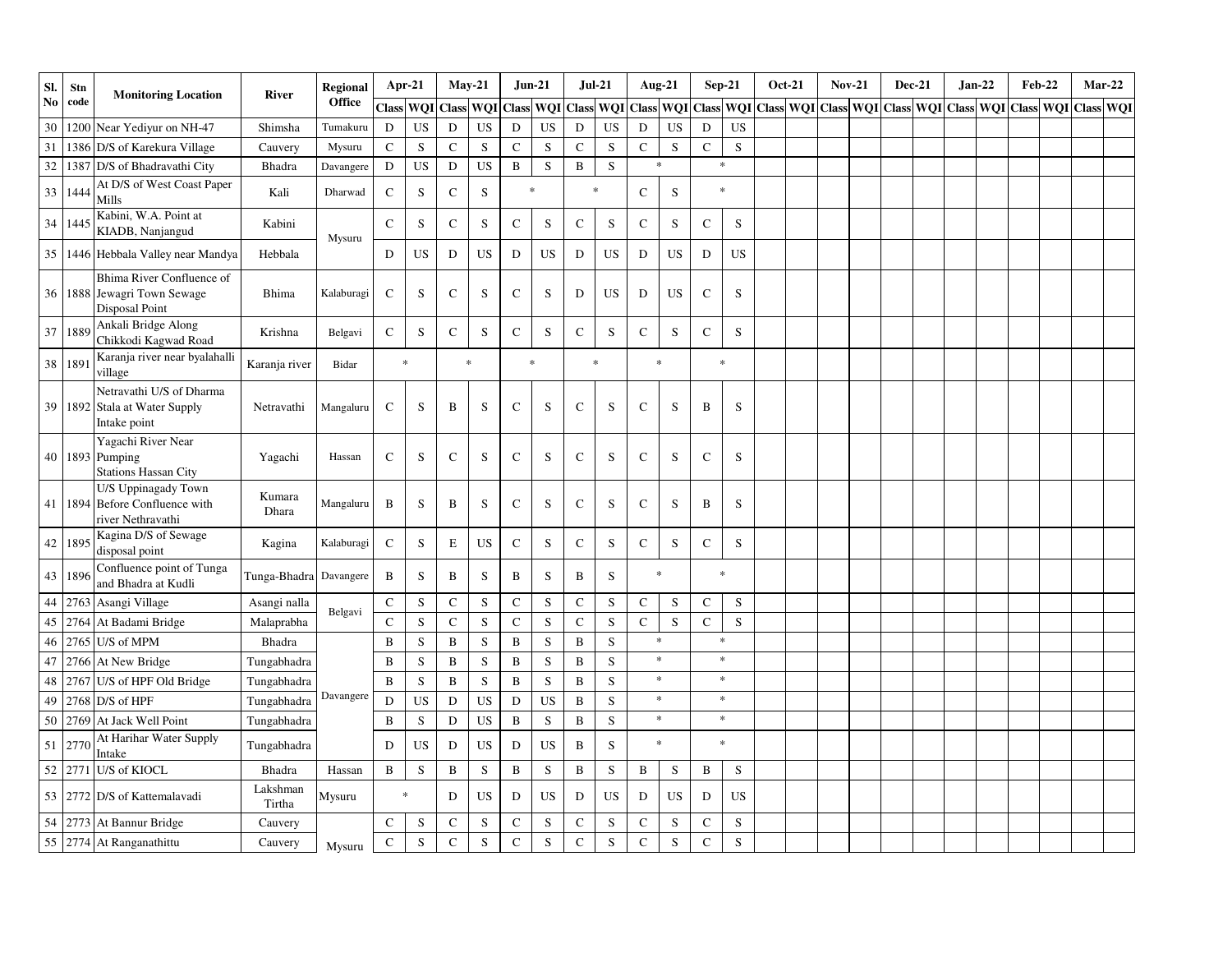| SI.            | Stn     | <b>Monitoring Location</b>                                                     | <b>River</b>        | <b>Regional</b> | Apr-21      |           | $May-21$        |                         | $Jun-21$     |             | $Jul-21$     |           |              | <b>Aug-21</b>   |              | $Sep-21$  | <b>Oct-21</b> | <b>Nov-21</b> | <b>Dec-21</b> | $Jan-22$ | <b>Feb-22</b> |  | $Mar-22$                                                                                |
|----------------|---------|--------------------------------------------------------------------------------|---------------------|-----------------|-------------|-----------|-----------------|-------------------------|--------------|-------------|--------------|-----------|--------------|-----------------|--------------|-----------|---------------|---------------|---------------|----------|---------------|--|-----------------------------------------------------------------------------------------|
| N <sub>0</sub> | code    |                                                                                |                     | Office          |             |           | Class WQI Class | WQI Class WQI Class WQI |              |             |              |           |              | Class WQI Class |              |           |               |               |               |          |               |  | WQI Class   WQI Class   WQI Class   WQI Class   WQI Class   WQI Class   WQI Class   WQI |
| 56             | 2775    | At Bathing Ghat,<br>Nanjanagud                                                 | Kabini              |                 | $\mathbf D$ | <b>US</b> | $\mathsf{C}$    | S                       | $\mathbf C$  | S           | ${\bf C}$    | S         | $\mathbf C$  | S               | $\mathbf C$  | S         |               |               |               |          |               |  |                                                                                         |
| 57             | 2776    | D/S of Gangawathi                                                              | Tungabhadra         | Raichur         | $\mathbf C$ | S         | ${\bf C}$       | ${\bf S}$               | $\mathbf C$  | $\mathbf S$ | $\mathsf C$  | S         | $\mathbf C$  | S               | $\mathbf C$  | S         |               |               |               |          |               |  |                                                                                         |
| 58             | 2777    | At Shahabad Bridge                                                             |                     |                 | $\mathbf C$ | S         | $\mathbf C$     | S                       | $\mathbf C$  | S           | $\mathsf{C}$ | S         | $\mathsf{C}$ | ${\bf S}$       | $\mathbf C$  | S         |               |               |               |          |               |  |                                                                                         |
| 59             | 4499    | Benniothora dam<br>Kurkota village,                                            | Kagina              | Kalaburagi      | $\mathbf C$ | S         | $\mathbf C$     | S                       | $\mathbf C$  | S           | $\mathsf{C}$ | S         | $\mathbf C$  | S               | $\mathbf C$  | S         |               |               |               |          |               |  |                                                                                         |
| 60             |         | Kagina river at D/S of<br>4500 bridge cum barrage,<br>Sadem Tq.                | Kagina              | Kalaburagi      | $\mathbf C$ | S         | $\mathbf C$     | S                       | $\mathbf C$  | S           | $\mathsf{C}$ | S         | $\mathbf C$  | S               | $\mathbf C$  | S         |               |               |               |          |               |  |                                                                                         |
| 61             | 2780    | U/S of WCPM, Dandeli                                                           | Kali                | Dharwad         | $\mathbf C$ | S         | $\mathbf C$     | S                       | $\ast$       |             | $\ast$       |           | $\mathsf{C}$ | S               | $\mathbf C$  | S         |               |               |               |          |               |  |                                                                                         |
| 62             | 2781    | D/S of Alamatti Dam                                                            | Krishna             | Belgavi         | $\mathbf C$ | S         | $\mathbf C$     | S                       | $\mathbf C$  | S           | $\mathsf{C}$ | S         | $\mathbf C$  | ${\bf S}$       | $\mathbf C$  | S         |               |               |               |          |               |  |                                                                                         |
| 63             | 3558    | Dodesugur bridge gaugung<br><b>Station</b>                                     | Tungabhadra         | Raichur         | $\ast$      |           | $\ast$          |                         | ${\bf C}$    | S           | $\mathsf C$  | S         | $\mathbf C$  | S               | $\mathbf C$  | S         |               |               |               |          |               |  |                                                                                         |
| 64             | 3562    | Thumbe water supply<br>station to Mangalore city                               | Nethravathi         | Mangaluru       | B           | S         | B               | ${\bf S}$               | $\mathbf C$  | S           | $\mathsf{C}$ | S         | $\mathbf C$  | S               | $\mathbf C$  | S         |               |               |               |          |               |  |                                                                                         |
| 65             | 3563    | U/s of Uppinangady town                                                        | Nethravathi         |                 | $\mathbf C$ | ${\bf S}$ | ${\bf C}$       | ${\bf S}$               | $\mathsf C$  | S           | $\mathsf{C}$ | ${\bf S}$ | ${\bf C}$    | S               | $\mathbf C$  | S         |               |               |               |          |               |  |                                                                                         |
| 66             |         | 3566 KRS Dam Mandya                                                            | Cauvery             |                 | $\mathbf C$ | S         | $\mathbf C$     | S                       | $\mathbf C$  | S           | $\mathsf{C}$ | S         | $\mathbf C$  | S               | $\mathbf C$  | S         |               |               |               |          |               |  |                                                                                         |
| 67             |         | 3567 D/s Shimsha near Madduar                                                  | Shimsha             |                 | $\ast$      |           | ${\bf D}$       | <b>US</b>               | ${\bf C}$    | S           | $\mathsf C$  | S         | $\mathbf C$  | S               | D            | S         |               |               |               |          |               |  |                                                                                         |
| 68             | 3568    | Water supply intakepoint to<br>Srirangapatna town                              | Cauvery             |                 | $\mathbf C$ | S         | $\mathbf C$     | S                       | ${\bf C}$    | S           | $\mathsf{C}$ | S         | $\mathbf C$  | S               | $\mathbf C$  | S         |               |               |               |          |               |  |                                                                                         |
| 69             | 3569    | Water supply intake point to<br>Mandya town                                    | Cauvery             |                 | $\mathbf C$ | S         | ${\bf C}$       | S                       | ${\bf C}$    | $\mathbf S$ | ${\bf C}$    | S         | $\mathbf C$  | S               | $\mathbf C$  | S         |               |               |               |          |               |  |                                                                                         |
| 70             |         | 3570 D/s of KR Nagar bridge                                                    | Cauvery             |                 | $\mathbf C$ | ${\bf S}$ | $\mathbf C$     | S                       | $\mathbf C$  | $\mathbf S$ | $\mathsf C$  | ${\bf S}$ | $\mathbf C$  | S               | $\mathbf C$  | S         |               |               |               |          |               |  |                                                                                         |
| 71             | 3571    | U/s of KR Nagar                                                                | Cauvery             |                 | $\mathbf C$ | ${\bf S}$ | $\mathbf C$     | ${\bf S}$               | $\mathsf{C}$ | ${\bf S}$   | $\mathbf C$  | ${\bf S}$ | $\mathbf C$  | ${\bf S}$       | $\mathbf C$  | S         |               |               |               |          |               |  |                                                                                         |
| 72             | 3572    | Water supply intake point to<br>Hunsur town                                    | Lakshman<br>Thirtha |                 | $\ast$      |           | D               | <b>US</b>               | ${\bf D}$    | <b>US</b>   | D            | <b>US</b> | $\mathbf D$  | <b>US</b>       | ${\rm D}$    | <b>US</b> |               |               |               |          |               |  |                                                                                         |
| 73             |         | 3573 D/s of Kushalanagar town                                                  | Cauvery             |                 | B           | S         | B               | S                       | $\, {\bf B}$ | S           | $\mathbf B$  | S         | $\, {\bf B}$ | S               | $\mathbf B$  | S         |               |               |               |          |               |  |                                                                                         |
| 74             | 3574    | Water supply intake point to<br>Madikeri town (Kootehole)                      | Cauvery             | Mysuru          | B           | S         | B               | S                       | $\mathbf C$  | S           | B            | S         | B            | S               | B            | S         |               |               |               |          |               |  |                                                                                         |
| 75             |         | U/s Intake point to<br>3575 Nanjanagud & Gundlupet<br>at Debur                 | Kabini              |                 | $\mathbf C$ | S         | $\mathbf C$     | S                       | $\mathsf{C}$ | S           | $\mathsf{C}$ | S         | $\mathsf{C}$ | S               | $\mathsf{C}$ | S         |               |               |               |          |               |  |                                                                                         |
| 76             | 3576    | Water supply intake point to<br>Mysore pump house                              | Cauvery             |                 | $\mathbf C$ | S         | $\mathsf{C}$    | S                       | ${\bf C}$    | $\mathbf S$ | ${\bf C}$    | S         | $\mathbf C$  | ${\bf S}$       | $\mathbf C$  | S         |               |               |               |          |               |  |                                                                                         |
| 77             | 3577    | Water supply intake point to<br>T. Narasipura                                  | Kabini              |                 | $\mathbf C$ | S         | $\mathbf C$     | ${\bf S}$               | ${\bf C}$    | $\mathbf S$ | ${\bf C}$    | ${\bf S}$ | $\mathbf C$  | ${\bf S}$       | $\mathbf C$  | S         |               |               |               |          |               |  |                                                                                         |
|                |         | D/s of Cauvery Maddur<br>78 3578 water supply treatment plant<br>at @ Bachalli | Cauvery             |                 | $\mathbf C$ | S         | $\mathbf C$     | S                       | $\mathbf C$  | S           | $\mathsf{C}$ | S         | $\mathsf{C}$ | S               | $\mathbf C$  | S         |               |               |               |          |               |  |                                                                                         |
|                | 79 3579 | Water supply intake point at<br>Kollegala, Dasanapura                          | Cauvery             |                 | $\mathbf C$ | S         | $\mathbf C$     | S                       | $\mathbf C$  | S           | $\mathbf C$  | S         | $\mathbf C$  | S               | $\mathbf C$  | S         |               |               |               |          |               |  |                                                                                         |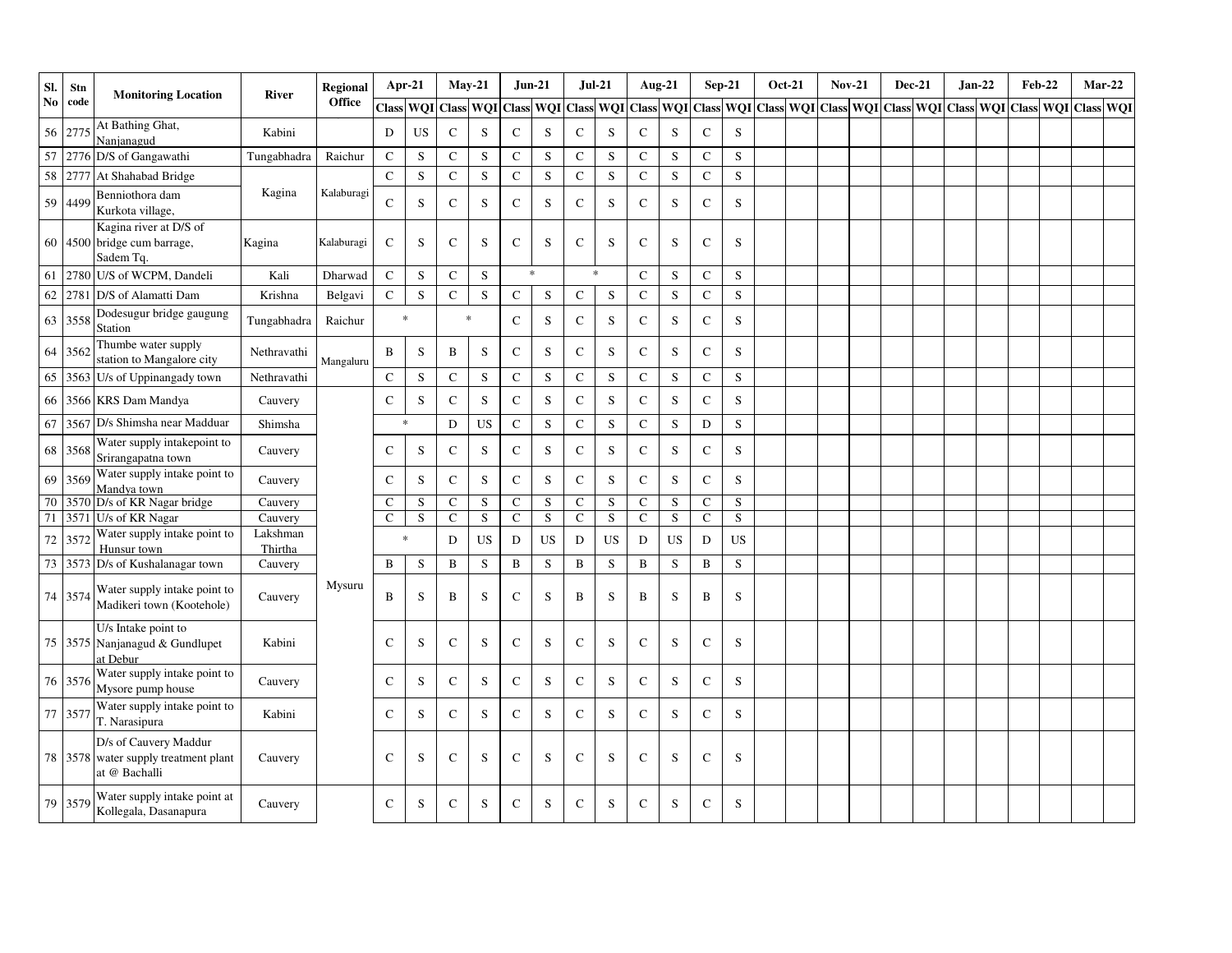| SI.    | Stn      | <b>Monitoring Location</b>                                                           | River                     | Regional      |                | Apr-21    |              | $May-21$                | <b>Jun-21</b> |             | $Jul-21$      |           |              | Aug-21 $\,$            |               | $Sep-21$    | <b>Oct-21</b> | <b>Nov-21</b> |  | <b>Dec-21</b> | $Jan-22$ | <b>Feb-22</b> | $Mar-22$                                                                  |  |
|--------|----------|--------------------------------------------------------------------------------------|---------------------------|---------------|----------------|-----------|--------------|-------------------------|---------------|-------------|---------------|-----------|--------------|------------------------|---------------|-------------|---------------|---------------|--|---------------|----------|---------------|---------------------------------------------------------------------------|--|
| No     | code     |                                                                                      |                           | <b>Office</b> |                | Class WQI | <b>Class</b> | WQI Class WQI Class WQI |               |             |               |           |              | <b>Class WQI</b> Class |               |             |               |               |  |               |          |               | WQI Class WQI Class WQI Class WQI Class WQI Class WQI Class WQI Class WQI |  |
|        | 80 3580  | Water supply intake point<br>to Malavalli                                            | Cauvery                   | Mysuru        | C              | S         | C            | S                       | $\mathsf C$   | S           | $\mathsf{C}$  | S         | $\mathsf{C}$ | S                      | $\mathbf C$   | S           |               |               |  |               |          |               |                                                                           |  |
| 81     | 3581     | Water supply intake point at<br>Torekadanahalli                                      | Cauvery                   |               | $\mathsf{C}$   | S         | $\mathsf{C}$ | S                       | $\mathbf C$   | S           | $\mathsf{C}$  | S         | $\mathsf{C}$ | S                      | $\mathbf C$   | S           |               |               |  |               |          |               |                                                                           |  |
| $82\,$ | 4087     | NR Bridge, Ankola                                                                    | Gangavali                 |               | $\mathcal{C}$  | S         | C            | S                       | $\mathbf C$   | S           | C             | S         | $\mathbf C$  | S                      | $\mathbf C$   | S           |               |               |  |               |          |               |                                                                           |  |
| 83     | 4088     | Aghanashini River                                                                    | Aghanashini               |               | $\mathbf C$    | S         | $\mathbf{C}$ | S                       | $\mathbf C$   | S           | $\mathbf C$   | S         | $\mathbf C$  | S                      | $\mathbf C$   | S           |               |               |  |               |          |               |                                                                           |  |
| 84     | 4089     | Hadinabal Bridge                                                                     | Gundabai                  |               | $\mathcal{C}$  | S         | $\mathbf C$  | S                       | $\mathbf C$   | S           | $\mathsf{C}$  | S         | $\mathbf C$  | S                      | $\mathbf C$   | S           |               |               |  |               |          |               |                                                                           |  |
| 85     | 4090     | NR Bridge, at Honnavara                                                              | Sharavathi                | Karwar        | $\overline{C}$ | S         | $\mathbf{C}$ | S                       | $\mathbf C$   | S           | $\mathbf C$   | ${\bf S}$ | $\mathbf C$  | S                      | $\mathbf C$   | S           |               |               |  |               |          |               |                                                                           |  |
| 86     | 409      | NR Kadivinakatte Dam                                                                 | Venkatpur                 |               | $\mathbf C$    | ${\bf S}$ | $\mathbf C$  | ${\bf S}$               | ${\bf C}$     | ${\bf S}$   | $\mathbf C$   | ${\bf S}$ | $\mathbf C$  | S                      | $\mathbf C$   | S           |               |               |  |               |          |               |                                                                           |  |
| 87     | 4496     | Aghanashini River<br>Marigadde(Sirsi)                                                | Aghanashini               |               | $\mathbf C$    | S         | ${\bf C}$    | S                       | $\mathbf C$   | S           | $\mathbf C$   | S         | $\mathbf C$  | S                      | $\mathbf C$   | S           |               |               |  |               |          |               |                                                                           |  |
|        | 88 4497  | Kengre hole (Sirsi)                                                                  |                           |               | $\mathbf C$    | S         | C            | S                       | ${\bf C}$     | $\mathbf S$ | $\mathsf{C}$  | ${\bf S}$ | $\mathbf C$  | S                      | $\mathbf C$   | S           |               |               |  |               |          |               |                                                                           |  |
| 89     | 4498     | Sanavalli Dam, Mungod                                                                | Aghanashini               | Karwar        | $\mathbf C$    | ${\bf S}$ | $\mathbf C$  | S                       | ${\bf C}$     | $\mathbf S$ | $\mathbf C$   | S         | $\mathbf C$  | S                      | $\mathbf C$   | S           |               |               |  |               |          |               |                                                                           |  |
|        | 90 4098  | Rakkasakoppa Reservoir<br>Rakkasakoppa Vill Belagavi                                 | Rakkasakopp<br>Reservor   | Belgavi       | $\mathsf{C}$   | S         | C            | S                       | $\ast$        |             | $\mathcal{C}$ | S         | $\mathsf{C}$ | S                      | $\mathcal{C}$ | S           |               |               |  |               |          |               |                                                                           |  |
|        | 91 4099  | D/S Barachuki Falls<br>Sathegala                                                     | Cauvery                   |               | $\mathsf{C}$   | S         | $\mathbf C$  | S                       | $\mathbf C$   | S           | $\mathbf C$   | S         | $\mathsf{C}$ | S                      | $\mathbf C$   | S           |               |               |  |               |          |               |                                                                           |  |
|        | 92 4100  | Attigullipura<br>Chamarajanagar                                                      | Suvaranvathi<br>Reservoir | Mysuru        | C              | S         | C            | S                       | B             | S           | B             | S         | С            | S                      | B             | S           |               |               |  |               |          |               |                                                                           |  |
|        | 93 4101  | Gundal Kollegala Tq &<br>Chamarajanagar Dist                                         | Gundal<br>Reservoir       |               | B              | S         | $\, {\bf B}$ | ${\bf S}$               | $\, {\bf B}$  | $\mathbf S$ | $\, {\bf B}$  | S         | B            | $\mathbf S$            | $\, {\bf B}$  | $\mathbf S$ |               |               |  |               |          |               |                                                                           |  |
|        | 94 4102  | D/S of cauvery at<br>Bhagamandala Bridge                                             | Cauvery                   |               | B              | S         | B            | S                       | $\, {\bf B}$  | $\mathbf S$ | B             | S         | B            | ${\bf S}$              | B             | $\mathbf S$ |               |               |  |               |          |               |                                                                           |  |
|        |          | D/S of Cauvery at Kanive<br>95 4103 Ramaligeswara Tempale<br>Bridge Kushalnagar      | Cauvery                   | Mysuru        | B              | S         | B            | S                       | $\, {\bf B}$  | S           | B             | S         | B            | S                      | B             | S           |               |               |  |               |          |               |                                                                           |  |
|        |          | Ghatprabha River,<br>96 4104 Davalshwar Braaga Jackwell<br>for Drinking Water Supply | Ghatprabha                | Belagavi      | $\ast$         |           | $\mathbf C$  | S                       | $\mathsf C$   | S           | $\mathsf{C}$  | S         | $\mathbf C$  | S                      | $\mathbf C$   | S           |               |               |  |               |          |               |                                                                           |  |
|        | 97 4105  | Bhadra River D/S MPM,<br>Bhadrawati                                                  | Bhadra                    |               | B              | S         | B            | S                       | B             | S           | B             | S         |              | $\ast$                 |               | $\ast$      |               |               |  |               |          |               |                                                                           |  |
|        | 98 4106  | Tunga River U/S<br>Shivamogga                                                        | Tunga                     | Davangere     | B              | S         | B            | S                       | $\, {\bf B}$  | S           | $\mathbf{B}$  | S         |              | $\ast$                 |               | $\ast$      |               |               |  |               |          |               |                                                                           |  |
| 99     | 4494     | Tungabhadra river at Mylara                                                          | Tunga                     |               | D              | <b>US</b> | $\, {\bf B}$ | ${\bf S}$               | $\, {\bf B}$  | S           | $\mathbf B$   | S         |              | $\ast$                 |               | $\ast$      |               |               |  |               |          |               |                                                                           |  |
|        | 100 4495 | Tungabhadra river at Aravi                                                           | Tunga                     |               | B              | ${\bf S}$ | B            | $\mathbf S$             | $\, {\bf B}$  | $\mathbf S$ | $\, {\bf B}$  | S         |              | $\ast$                 |               | $\ast$      |               |               |  |               |          |               |                                                                           |  |
|        | 101 4107 | Dakshina Pinakini River<br>Near Mugalur Bridge,                                      | Dakshina<br>Pinakini      | Sarjapura     | $\mathbf E$    | <b>US</b> |              | $\ast$                  | D             | <b>US</b>   | E             | <b>US</b> | E            | US                     | E             | <b>US</b>   |               |               |  |               |          |               |                                                                           |  |
|        | 102 4108 | <b>Akravathir River Before</b>                                                       | Arkavathi                 |               | D              | US        |              | $\ast$                  | D             | <b>US</b>   | D             | <b>US</b> | ${\rm D}$    | <b>US</b>              | D             | <b>US</b>   |               |               |  |               |          |               |                                                                           |  |
|        |          | 103 4109 Cauvery River Before                                                        | Cauvery                   | Ramanagar     | D              | US        |              | $\ast$                  | $\mathbf D$   | US          | D             | <b>US</b> | D            | $_{\rm US}$            | ${\bf D}$     | US          |               |               |  |               |          |               |                                                                           |  |

Confluence At Sangam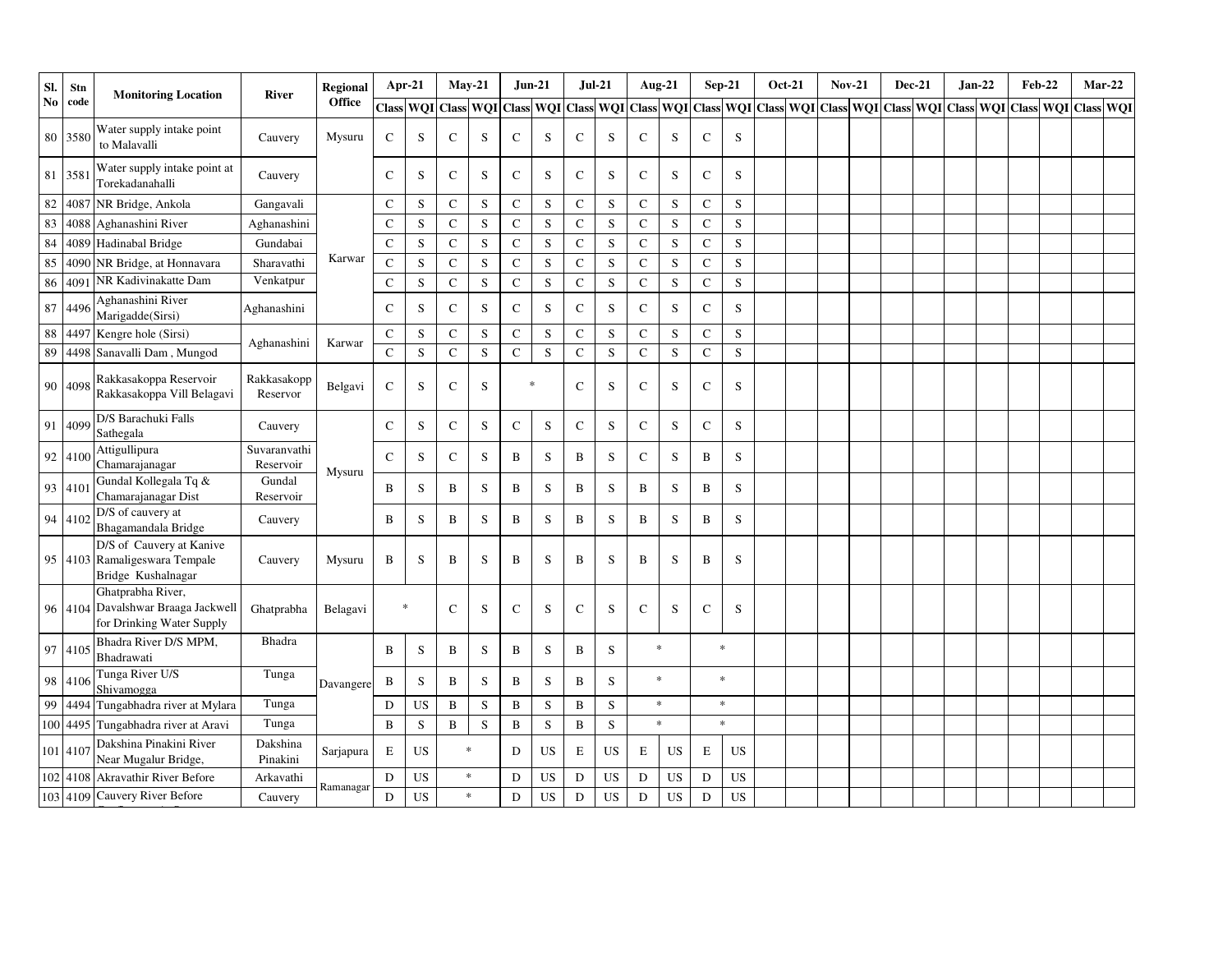| - SI.          | <b>Stn</b> | Monitoring Location | River | Regional | Apr-2        | May-2 | $\lim_{\Delta}$ | $Jul-21$ | - - -<br>Aug-21 | $Sep-2$ | <b>Oct-21</b> | $Nov-2.$ | Dec-21 | $\sim$<br>.lan-22 | $Feb-2.$                                                                                                                                                           | $Mar-22$ |
|----------------|------------|---------------------|-------|----------|--------------|-------|-----------------|----------|-----------------|---------|---------------|----------|--------|-------------------|--------------------------------------------------------------------------------------------------------------------------------------------------------------------|----------|
| $\mathbf{N_0}$ | l code     |                     |       | Office   | <b>Class</b> |       |                 |          |                 |         |               |          |        |                   | s  WOI   Class  WOI   Class  WOI   Class  WOI   Class  WOI   Class  WOI   Class  WOI   Class  WOI   Class  WOI   Class  WOI   Class  WOI   Class  WOI   Class  WOI |          |

# **Lake/ Tanks Water Samples Classification for the month of April - 2021 to September -2021 of Bengaluru Urban & Rural District**

# *Monitoring of Indian National Aquatic Resource System (MINARS)*

| SI.              | Stn  | <b>Monitoring Station</b>    | <b>Regional Office</b> |           | Apr-21    |             | $Mav-21$                                          |              | $Jun-21$        | $Jul-21$                |                 |             | Aug-21          | $Sep-21$    |                                               | <b>Oct-21</b> | <b>Nov-21</b> |  | <b>Dec-21</b> | $Jan-22$ | <b>Feb-22</b>           |  | $Mar-22$ |
|------------------|------|------------------------------|------------------------|-----------|-----------|-------------|---------------------------------------------------|--------------|-----------------|-------------------------|-----------------|-------------|-----------------|-------------|-----------------------------------------------|---------------|---------------|--|---------------|----------|-------------------------|--|----------|
| N <sub>0</sub>   | code |                              |                        |           |           |             | Class WQI Class WQI Class WQI Class WQI Class WQI |              |                 |                         |                 |             |                 |             | Class WQI Class WQI Class WQI Class WQI Class |               |               |  |               |          | WQI Class WQI Class WQI |  |          |
| 104              | 3589 | Madiwala Lake                |                        | D         | US        | D           | <b>US</b>                                         | D            | <b>US</b>       | D                       | <b>US</b>       | D           | <b>US</b>       | D           | <b>US</b>                                     |               |               |  |               |          |                         |  |          |
| 105              | 3602 | Bellandur lake               |                        |           | $\ast$    |             | $\ast$                                            |              | $\mathbf{x}$    | sk.                     |                 |             | $\mathbf{x}$    |             | $\ast$                                        |               |               |  |               |          |                         |  |          |
| 106              | 3609 | <b>Ibblur</b> Lake           |                        | D         | <b>US</b> | E           | <b>US</b>                                         | D            | <b>US</b>       | D                       | <b>US</b>       | D           | <b>US</b>       | D           | US                                            |               |               |  |               |          |                         |  |          |
| 107              | 361  | Kaikondanahalli Lake         |                        | D         | <b>US</b> | D           | <b>US</b>                                         | E            | US              | ${\rm D}$               | <b>US</b>       | $\mathbf D$ | <b>US</b>       | D           | US                                            |               |               |  |               |          |                         |  |          |
| 108              | 3612 | Agaram lake                  |                        | D         | <b>US</b> | D           | <b>US</b>                                         | $\bf E$      | <b>US</b>       | D                       | <b>US</b>       | D           | US              | D           | <b>US</b>                                     |               |               |  |               |          |                         |  |          |
| 109              | 3613 | Gottegre lake                |                        | D         | <b>US</b> | ${\rm D}$   | <b>US</b>                                         | D            | <b>US</b>       | D                       | <b>US</b>       | ${\bf D}$   | US              | E           | US                                            |               |               |  |               |          |                         |  |          |
| 110              | 3614 | Puttenahalli lake (s)        | Bommanahalli           |           | $\ast$    |             | $\mathbf{x}$                                      |              | $\ast$          | $\ast$                  |                 |             | $\ast$          | D           | <b>US</b>                                     |               |               |  |               |          |                         |  |          |
| 111              | 3615 | Arakere lake                 |                        |           | $\star$   |             | $\ast$                                            | $\mathbf{x}$ |                 | $\ast$                  |                 |             | $\ast$          | D           | <b>US</b>                                     |               |               |  |               |          |                         |  |          |
| 112              | 3616 | Kalena agrahara lake         |                        | D         | <b>US</b> | D           | <b>US</b>                                         | D            | <b>US</b>       | D                       | <b>US</b>       | D           | <b>US</b>       | D           | <b>US</b>                                     |               |               |  |               |          |                         |  |          |
| 113              | 3617 | Hulimavu lake                |                        | D         | <b>US</b> | D           | <b>US</b>                                         | E            | $\overline{US}$ | D                       | $\overline{US}$ | D           | <b>US</b>       | D           | $\overline{US}$                               |               |               |  |               |          |                         |  |          |
| 114              | 3618 | Singasandra lake             |                        | D         | <b>US</b> | D           | <b>US</b>                                         | D            | <b>US</b>       | ${\rm D}$               | <b>US</b>       | $\mathbf E$ | <b>US</b>       | D           | <b>US</b>                                     |               |               |  |               |          |                         |  |          |
| 115              | 3619 | Begur tank                   |                        | D         | <b>US</b> | $\mathbf D$ | <b>US</b>                                         | D            | <b>US</b>       | D                       | <b>US</b>       | D           | US              | D           | <b>US</b>                                     |               |               |  |               |          |                         |  |          |
| 116              |      | 3620 Parappana agrahara lake |                        | D         | <b>US</b> | D           | <b>US</b>                                         | D            | <b>US</b>       | D                       | <b>US</b>       | D           | US              | D           | <b>US</b>                                     |               |               |  |               |          |                         |  |          |
| 117              | 3621 | Harlur Lake                  |                        | D         | <b>US</b> | D           | <b>US</b>                                         | D            | <b>US</b>       | D                       | <b>US</b>       | $\mathbf E$ | <b>US</b>       | D           | <b>US</b>                                     |               |               |  |               |          |                         |  |          |
| 118              | 3622 | Somasundra palya lake        |                        | D         | <b>US</b> | D           | $\overline{US}$                                   | E            | $\overline{US}$ | D                       | <b>US</b>       | $\mathbf E$ | $\overline{US}$ | D           | <b>US</b>                                     |               |               |  |               |          |                         |  |          |
|                  |      | 119 4542 Basavanapura Lake   |                        | D         | <b>US</b> | D           | <b>US</b>                                         | D            | <b>US</b>       | $\ast$                  |                 |             | 永               |             | $\ast$                                        |               |               |  |               |          |                         |  |          |
| 120              | 4543 | Kodi singasandra Lake        | Bommanahalli           | D         | <b>US</b> | D           | <b>US</b>                                         | D            | <b>US</b>       | D                       | <b>US</b>       | D           | <b>US</b>       | D           | <b>US</b>                                     |               |               |  |               |          |                         |  |          |
| 121              | 4544 | Kothunuru Lake               |                        | D         | <b>US</b> | ${\rm D}$   | <b>US</b>                                         | E            | <b>US</b>       | $\mathbf D$             | <b>US</b>       | ${\bf D}$   | <b>US</b>       | D           | <b>US</b>                                     |               |               |  |               |          |                         |  |          |
| 122              | 4545 | Jungu Kere Lake              |                        |           | $\ast$    |             | $\ast$                                            |              | $\frac{1}{2}$   | $\ast$                  |                 |             | $\ast$          |             | $\ast$                                        |               |               |  |               |          |                         |  |          |
| 123              | 4546 | Jakksandra Lake              |                        | D         | <b>US</b> | ${\rm D}$   | <b>US</b>                                         | D            | <b>US</b>       | E                       | US              | ${\bf D}$   | <b>US</b>       | D           | US                                            |               |               |  |               |          |                         |  |          |
| 124              | 4547 | Sawarana kunte Lake          |                        | D         | <b>US</b> | $\mathbf D$ | <b>US</b>                                         | D            | <b>US</b>       | $\mathbf D$             | <b>US</b>       | ${\bf D}$   | US              | D           | <b>US</b>                                     |               |               |  |               |          |                         |  |          |
| $\overline{125}$ | 3603 | Vengaihnakere Tank           |                        | D         | <b>US</b> | $\mathbf E$ | <b>US</b>                                         | D            | <b>US</b>       | $\mathbf E$             | <b>US</b>       | $\mathbf E$ | <b>US</b>       | E           | <b>US</b>                                     |               |               |  |               |          |                         |  |          |
| 126              | 3604 | Doddanakundi tank            | Mahadevapura           |           |           | E           | <b>US</b>                                         | D            | $\overline{US}$ |                         |                 |             | $\ast$          |             | $\ast$                                        |               |               |  |               |          |                         |  |          |
| 127              | 3605 | Yellamallappa tank           |                        | E         | <b>US</b> | D           | <b>US</b>                                         | D            | <b>US</b>       | D                       | <b>US</b>       | D           | <b>US</b>       | D           | <b>US</b>                                     |               |               |  |               |          |                         |  |          |
| 128              | 3607 | Kalkere tank                 |                        | E         | <b>US</b> | D           | <b>US</b>                                         | D            | <b>US</b>       | D                       | <b>US</b>       | D           | <b>US</b>       | D           | <b>US</b>                                     |               |               |  |               |          |                         |  |          |
| 129              | 3608 | Varthur lake                 |                        | ${\bf E}$ | US        | ${\bf E}$   | <b>US</b>                                         | $\mathbf E$  | US              | $\overline{\mathrm{E}}$ | US              | $\mathbf E$ | <b>US</b>       | $\mathbf E$ | US                                            |               |               |  |               |          |                         |  |          |
| 130              | 3610 | Tubrahalli Lake              |                        |           |           |             |                                                   |              |                 |                         |                 |             | ×.              |             | $\ast$                                        |               |               |  |               |          |                         |  |          |
| 131              | 3643 | Beenniganahalli tank         |                        | D         | <b>US</b> | D           | <b>US</b>                                         | ${\bf D}$    | $_{\rm US}$     | D                       | US              | D           | <b>US</b>       | D           | <b>US</b>                                     |               |               |  |               |          |                         |  |          |
| 132              | 4514 | Sadramangala lake            |                        | E         | <b>US</b> | D           | <b>US</b>                                         |              | ×.              | $\mathbf E$             | <b>US</b>       | D           | <b>US</b>       | D           | <b>US</b>                                     |               |               |  |               |          |                         |  |          |
| 133              | 4515 | Battarahalli Lake            |                        | D         | <b>US</b> | E           | <b>US</b>                                         | D            | <b>US</b>       | D                       | <b>US</b>       | D           | <b>US</b>       | D           | <b>US</b>                                     |               |               |  |               |          |                         |  |          |
| 134              | 4516 | Kundalahalli Lake            |                        | E         | <b>US</b> | D           | <b>US</b>                                         | D            | <b>US</b>       | $\mathbf{D}$            | $\overline{US}$ | D           | $\overline{US}$ | D           | <b>US</b>                                     |               |               |  |               |          |                         |  |          |
| 135              | 4517 | Kowdhenahalli Lake           | Mahadevapura           | E         | <b>US</b> | E           | <b>US</b>                                         | E            | <b>US</b>       | D                       | <b>US</b>       | D           | <b>US</b>       | D           | <b>US</b>                                     |               |               |  |               |          |                         |  |          |
| 136              | 4518 | Garudacharpalya Lake         |                        |           |           | D           | <b>US</b>                                         | D            | US              | ${\rm D}$               | <b>US</b>       | D           | US              | D           | <b>US</b>                                     |               |               |  |               |          |                         |  |          |
| 137              | 4519 | Rampura Lake                 |                        | Е         | <b>US</b> | $\mathbf E$ | US                                                | $\bf E$      | <b>US</b>       | $\mathbf D$             | <b>US</b>       | $\mathbf E$ | US              |             | $\ast$                                        |               |               |  |               |          |                         |  |          |
| 138              |      | 4520 Chinnapanhalli Lake     |                        | D.        | <b>US</b> |             | $\ast$                                            | E            | <b>US</b>       | D                       | <b>US</b>       | D           | <b>US</b>       | D           | <b>US</b>                                     |               |               |  |               |          |                         |  |          |
| 139              | 4521 | Devarabeesanahalli Lake      |                        |           | $\ast$    |             | $\ast$                                            | ${\bf D}$    | <b>US</b>       | D                       | <b>US</b>       | D           | <b>US</b>       | D           | US                                            |               |               |  |               |          |                         |  |          |
| 140              | 4522 | Vibhuthipura Lake            |                        |           | $\ast$    |             | $\ast$                                            | $\ast$       |                 | $\ast$                  |                 |             | $\ast$          |             | $\ast$                                        |               |               |  |               |          |                         |  |          |
| 141              | 4523 | Nallurahalli Lake            |                        | D         | US        |             | $\ast$                                            |              | $\ast$          | $\ast$                  |                 |             | $\ast$          |             | $\ast$                                        |               |               |  |               |          |                         |  |          |
| 142              |      | 4524 Pattandur agarahara     |                        | E         | <b>US</b> | E           | US                                                | E            | <b>US</b>       | D                       | <b>US</b>       | D           | <b>US</b>       | D           | <b>US</b>                                     |               |               |  |               |          |                         |  |          |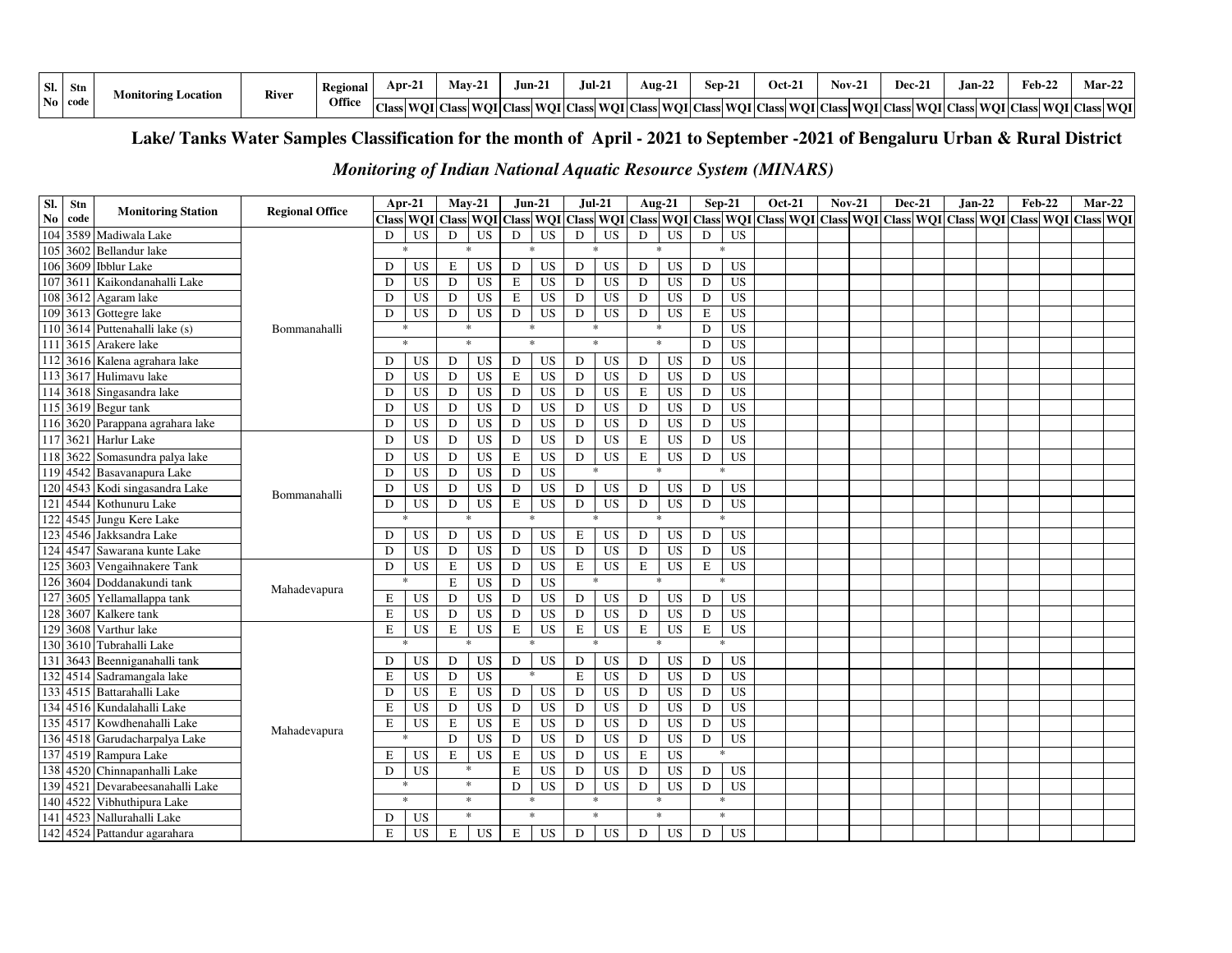| SI.            | Stn      | <b>Monitoring Location</b>                            | River                  | <b>Regional</b> |           | Apr-21    | $May-21$    |           |              | <b>Jun-21</b>  | <b>Jul-21</b> |           |             | <b>Aug-21</b>    |              | $Sep-21$        | <b>Oct-21</b>       | <b>Nov-21</b> | <b>Dec-21</b>                 |  | $Jan-22$ | <b>Feb-22</b> |                  | $Mar-22$ |
|----------------|----------|-------------------------------------------------------|------------------------|-----------------|-----------|-----------|-------------|-----------|--------------|----------------|---------------|-----------|-------------|------------------|--------------|-----------------|---------------------|---------------|-------------------------------|--|----------|---------------|------------------|----------|
| N <sub>0</sub> | code     |                                                       |                        | <b>Office</b>   |           | Class WQI |             | Class WQI | <b>Class</b> |                | WQI Class WQI |           |             | <b>Class WOI</b> | <b>Class</b> | <b>WOI</b>      | Class WOI Class WOI |               | Class WOI Class WOI Class WOI |  |          |               | <b>Class WOI</b> |          |
| 143            | 4525     | Seetharam palya Lake                                  |                        |                 | ${\bf E}$ | <b>US</b> | $\mathbf E$ | <b>US</b> | $\mathbf E$  | <b>US</b>      | $\mathbf E$   | <b>US</b> | $\mathbf D$ | <b>US</b>        | ${\bf E}$    | <b>US</b>       |                     |               |                               |  |          |               |                  |          |
|                | 144 4526 | Dvavasandra Tank                                      |                        |                 | D         | <b>US</b> | ${\rm D}$   | <b>US</b> | D            | <b>US</b>      | $\mathbf D$   | <b>US</b> | ${\bf D}$   | <b>US</b>        | D            | <b>US</b>       |                     |               |                               |  |          |               |                  |          |
| 145            | 4527     | Whitefield kere Lake                                  | Mahadevapura           |                 | E         | <b>US</b> | E           | <b>US</b> | D            | <b>US</b>      | ${\rm D}$     | <b>US</b> | D           | <b>US</b>        | D            | <b>US</b>       |                     |               |                               |  |          |               |                  |          |
| 146            | 4528     | Doddakannehalli Lake                                  |                        |                 |           |           |             | $\ast$    |              | $\ast$         |               |           | $\ast$      |                  |              | $\ast$          |                     |               |                               |  |          |               |                  |          |
| 147            | 4529     | Kasavanahalli Lake                                    |                        |                 |           | $\ast$    |             | $\ast$    |              | $\ast$         |               | $\ast$    |             | $\ast$           |              | $\ast$          |                     |               |                               |  |          |               |                  |          |
| 148            | 3631     | Nagarakere tank                                       |                        |                 |           | $\ast$    |             | $\ast$    |              | $\ast$         | $\ast$        |           |             | $\ast$           |              | $\ast$          |                     |               |                               |  |          |               |                  |          |
| 149            | 4530     | Kammasandra Tank                                      | Sarjapura              |                 | Е         | <b>US</b> |             | $\ast$    |              | $\ast$         | E             | <b>US</b> | E           | US               | E            | US              |                     |               |                               |  |          |               |                  |          |
| 150            | 4531     | Rayasandra Tank                                       |                        |                 | E         | US        |             | $\ast$    |              | $\ast$         | $\mathbf D$   | <b>US</b> | D           | <b>US</b>        | E            | US              |                     |               |                               |  |          |               |                  |          |
|                | 151 4532 | ChandapuraTank                                        |                        |                 | E         | US        |             | $\ast$    |              | $\mathbf{g}_k$ | $\mathbf D$   | <b>US</b> | $\mathbf E$ | <b>US</b>        | $\mathbf E$  | <b>US</b>       |                     |               |                               |  |          |               |                  |          |
| 152            | 3590     | Lalbagh tank                                          |                        |                 | D         | <b>US</b> | D           | US        | $\mathbf D$  | <b>US</b>      | $\mathbf D$   | <b>US</b> | $\mathbf D$ | <b>US</b>        | D            | <b>US</b>       |                     |               |                               |  |          |               |                  |          |
| 153            | 3591     | Kempambudhi lake                                      |                        |                 | D         | <b>US</b> | D           | <b>US</b> | D            | <b>US</b>      | ${\rm D}$     | <b>US</b> | $\mathbf D$ | <b>US</b>        | D            | <b>US</b>       |                     |               |                               |  |          |               |                  |          |
|                | 154 3592 | Yediyur lake                                          | <b>BNG-City South</b>  |                 | D         | <b>US</b> | D           | <b>US</b> | D            | <b>US</b>      | D             | <b>US</b> | $\mathbf D$ | <b>US</b>        | D            | <b>US</b>       |                     |               |                               |  |          |               |                  |          |
|                | 155 3638 | Annaiappa Tank                                        |                        |                 | D         | <b>US</b> | $\mathbf D$ | <b>US</b> | D            | <b>US</b>      | $\mathbf D$   | <b>US</b> | $\mathbf D$ | US               | D            | $\overline{US}$ |                     |               |                               |  |          |               |                  |          |
|                | 156 4504 | Sarakki Lake                                          |                        |                 | D         | <b>US</b> | ${\bf D}$   | <b>US</b> | $\mathbf D$  | <b>US</b>      | $\mathbf D$   | <b>US</b> | $\mathbf D$ | US               | $\mathbf D$  | <b>US</b>       |                     |               |                               |  |          |               |                  |          |
|                | 157 1388 | <b>Ulsoor LakeTraining Centre</b><br>of Fish Breeding |                        |                 | D         | US        | D           | <b>US</b> | D            | <b>US</b>      | D             | <b>US</b> | $\mathbf E$ | <b>US</b>        | D            | <b>US</b>       |                     |               |                               |  |          |               |                  |          |
|                | 158 3593 | <b>Ulsoor Lake near Temple</b>                        | <b>BNG-City East</b>   |                 | D         | US        | D           | <b>US</b> | D            | <b>US</b>      | D             | <b>US</b> | $\mathbf E$ | <b>US</b>        | D            | US              |                     |               |                               |  |          |               |                  |          |
|                | 159 3595 | Byrasandra tank                                       |                        |                 |           |           |             |           |              |                | D             | <b>US</b> | D           | <b>US</b>        | D            | <b>US</b>       |                     |               |                               |  |          |               |                  |          |
| 160            | 3594     | <b>Sankey Tank</b>                                    | <b>BNG-City - West</b> |                 | D         | US        | D           | <b>US</b> | D            | <b>US</b>      | $\mathbf D$   | <b>US</b> | D           | <b>US</b>        | D            | <b>US</b>       |                     |               |                               |  |          |               |                  |          |
|                | 161 2779 | Hesaraghatta Reservoir                                |                        |                 | D         | <b>US</b> | D           | <b>US</b> | D            | <b>US</b>      | *             |           | D           | <b>US</b>        | ${\bf E}$    | <b>US</b>       |                     |               |                               |  |          |               |                  |          |
| 162            | 3597     | Hesaraghatta Tank                                     |                        |                 | D         | <b>US</b> | D           | <b>US</b> | D            | <b>US</b>      |               | $\ast$    | $\mathbf E$ | <b>US</b>        | E            | <b>US</b>       |                     |               |                               |  |          |               |                  |          |
| 163            | 3598     | Herohalli Tank                                        |                        |                 | D         | <b>US</b> | D           | <b>US</b> | D            | <b>US</b>      | D             | <b>US</b> | $\mathbf E$ | <b>US</b>        | ${\bf E}$    | <b>US</b>       |                     |               |                               |  |          |               |                  |          |
|                | 164 3599 | Madavara Tank                                         | Dasarahalli            |                 | D         | <b>US</b> | $\mathbf D$ | <b>US</b> | D            | <b>US</b>      | ${\rm D}$     | US        | D           | <b>US</b>        | D            | <b>US</b>       |                     |               |                               |  |          |               |                  |          |
| 165            | 3606     | Dasarahalli Tank                                      |                        |                 | ${\bf E}$ | <b>US</b> | $\mathbf D$ | <b>US</b> | $\mathbf E$  | <b>US</b>      | D             | US        | $\mathbf D$ | US               | D            | <b>US</b>       |                     |               |                               |  |          |               |                  |          |
| 166            | 4094     | Gangondana Halli Lake                                 |                        |                 | E         | <b>US</b> | E           | <b>US</b> | $\mathbf E$  | <b>US</b>      | ${\bf E}$     | US        | ${\bf E}$   | US               | $\mathbf E$  | <b>US</b>       |                     |               |                               |  |          |               |                  |          |
| 167            | 4095     | Chikkabanvara Lake                                    |                        |                 | D         | <b>US</b> | E           | <b>US</b> | D            | <b>US</b>      | D             | <b>US</b> | $\mathbf E$ | <b>US</b>        | E            | <b>US</b>       |                     |               |                               |  |          |               |                  |          |
| 168            | 4096     | Andhrahalli Lake                                      |                        |                 | D         | <b>US</b> | $\mathbf D$ | <b>US</b> | D            | <b>US</b>      | D             | <b>US</b> | ${\bf D}$   | <b>US</b>        | E            | <b>US</b>       |                     |               |                               |  |          |               |                  |          |
| 169            | 409      | Kachohalli Lake                                       |                        |                 | D         | <b>US</b> | D           | <b>US</b> | $\mathbf D$  | <b>US</b>      | D             | <b>US</b> | E           | <b>US</b>        | E            | <b>US</b>       |                     |               |                               |  |          |               |                  |          |
| 170            | 4512     | Viswaneedam Lake                                      |                        |                 | E         | US        | $\mathbf E$ | <b>US</b> | $\mathbf E$  | <b>US</b>      | $\mathbf E$   | <b>US</b> | $\mathbf E$ | <b>US</b>        | ${\bf E}$    | <b>US</b>       |                     |               |                               |  |          |               |                  |          |
| 171            | 4538     | Machohalli Lake                                       | Dasarahalli            |                 | D         | <b>US</b> | $\mathbf D$ | <b>US</b> | D            | <b>US</b>      | D             | <b>US</b> | D           | <b>US</b>        | ${\bf E}$    | <b>US</b>       |                     |               |                               |  |          |               |                  |          |
| 172            | 4539     | Doddabidarakallu Lake                                 |                        |                 | E         | <b>US</b> | ${\bf D}$   | <b>US</b> | $\mathbf E$  | <b>US</b>      | $\mathbf E$   | <b>US</b> | $\mathbf E$ | <b>US</b>        | E            | <b>US</b>       |                     |               |                               |  |          |               |                  |          |
| 173            | 4540     | Kammgondanahalli Lake                                 |                        |                 | E         | <b>US</b> | $\mathbf E$ | <b>US</b> | D            | <b>US</b>      | D             | <b>US</b> | $\mathbf D$ | <b>US</b>        | D            | <b>US</b>       |                     |               |                               |  |          |               |                  |          |
|                | 174 4541 | Alur Kere                                             |                        |                 | D         | US        |             |           |              |                |               |           |             |                  |              |                 |                     |               |                               |  |          |               |                  |          |
| $\boxed{175}$  | 2778     | T.G. Halli Reservoir                                  |                        |                 | D         | <b>US</b> | E           | <b>US</b> | $\mathbf E$  | <b>US</b>      | E             | <b>US</b> | $\mathbf D$ | <b>US</b>        | E            | <b>US</b>       |                     |               |                               |  |          |               |                  |          |
|                | 176 3596 | Nayandanahalli Tank                                   |                        |                 | E         | <b>US</b> | E           | <b>US</b> | D            | <b>US</b>      | ${\rm D}$     | <b>US</b> | ${\bf D}$   | <b>US</b>        | $\mathbf E$  | <b>US</b>       |                     |               |                               |  |          |               |                  |          |
|                | 177 3633 | Subramanyapura Tank                                   |                        |                 | E         | <b>US</b> | ${\bf D}$   | <b>US</b> | D            | <b>US</b>      | E             | <b>US</b> | E           | <b>US</b>        | $\mathbf E$  | <b>US</b>       |                     |               |                               |  |          |               |                  |          |
| 178            | 3634     | Devarakere Tank                                       |                        |                 | D         | <b>US</b> | E           | <b>US</b> | D            | <b>US</b>      | D             | <b>US</b> | ${\bf D}$   | <b>US</b>        | D            | US              |                     |               |                               |  |          |               |                  |          |
| 179            | 3635     | Malathahalli Tank                                     |                        |                 |           |           |             |           | D            | <b>US</b>      | E             | <b>US</b> | E           | <b>US</b>        | D            | US              |                     |               |                               |  |          |               |                  |          |
| 180            | 3636     | <b>Bandematta Tank</b>                                |                        |                 | D         | US        | E           | US        | $\mathbf D$  | <b>US</b>      | D             | <b>US</b> | $\mathbf E$ | <b>US</b>        | D            | <b>US</b>       |                     |               |                               |  |          |               |                  |          |
| 181            | 3639     | Kengeri Tank                                          |                        |                 | E         | <b>US</b> | ${\bf D}$   | <b>US</b> |              | *              | $\mathbf E$   | <b>US</b> | D           | <b>US</b>        | D            | <b>US</b>       |                     |               |                               |  |          |               |                  |          |
| 182            | 3640     | Uttarahalli Doraikere                                 | Rajarajeswarinagara    |                 | D         | <b>US</b> | $\mathbf E$ | <b>US</b> | D            | <b>US</b>      | $\mathbf{D}$  | <b>US</b> | $\mathbf D$ | <b>US</b>        | D            | <b>US</b>       |                     |               |                               |  |          |               |                  |          |
| 183            | 364      | Dhorekere                                             |                        |                 | D         | <b>US</b> | ${\bf D}$   | <b>US</b> | D            | <b>US</b>      | D             | <b>US</b> | ${\bf D}$   | <b>US</b>        | E            | <b>US</b>       |                     |               |                               |  |          |               |                  |          |
|                | 184 4533 | <b>Ullal Lake</b>                                     |                        |                 | D         | <b>US</b> | $\mathbf D$ | <b>US</b> | D            | <b>US</b>      | ${\bf D}$     | <b>US</b> | $\mathbf D$ | <b>US</b>        | D            | <b>US</b>       |                     |               |                               |  |          |               |                  |          |
| 185            | 4534     | Sompura Lake                                          |                        |                 | D         | <b>US</b> | $\mathbf D$ | <b>US</b> | D            | <b>US</b>      | D             | <b>US</b> | ${\bf D}$   | <b>US</b>        | D            | <b>US</b>       |                     |               |                               |  |          |               |                  |          |
| 186            | 4535     | Gubbalal kere                                         |                        |                 |           |           |             |           |              |                | D             | <b>US</b> | ${\bf D}$   | <b>US</b>        | D            | <b>US</b>       |                     |               |                               |  |          |               |                  |          |
| 187            | 4536     | Hosakerehalli Lake                                    |                        |                 | D         | US        | D           | <b>US</b> | D            | US             | E             | <b>US</b> | E           | <b>US</b>        | E            | <b>US</b>       |                     |               |                               |  |          |               |                  |          |
|                |          | 188 4537 Chinnakurchi kere                            |                        |                 | E         | <b>US</b> | $\mathbf D$ | <b>US</b> | D            | <b>US</b>      | D             | US        | ${\bf D}$   | <b>US</b>        | D            | <b>US</b>       |                     |               |                               |  |          |               |                  |          |
|                |          |                                                       |                        |                 |           |           |             |           |              |                |               |           |             |                  |              |                 |                     |               |                               |  |          |               |                  |          |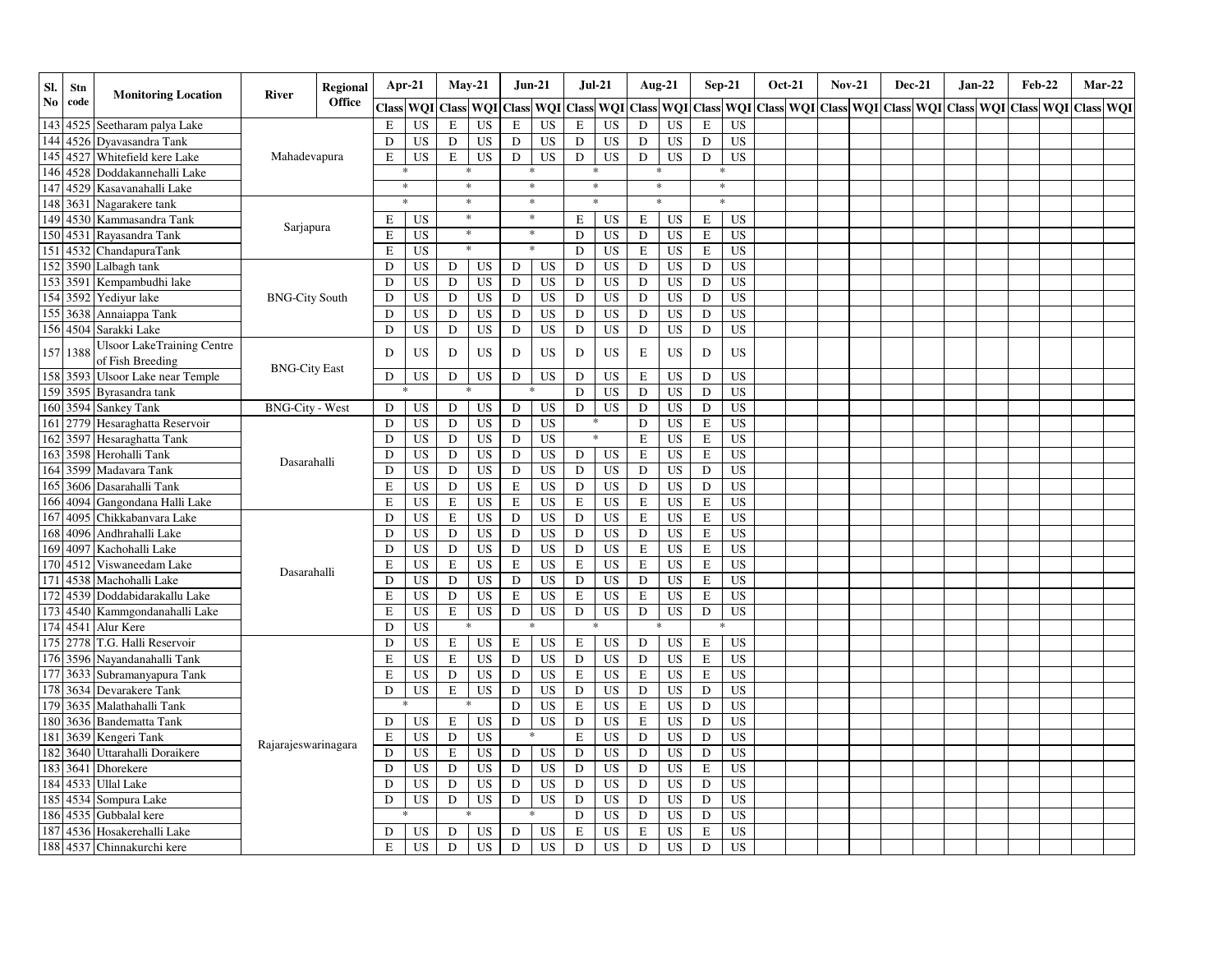| SI.                    | Stn  | <b>Monitoring Location</b>     | River         | Regional      |   | $Apr-21$  |   | $May-21$      | <b>Jun-21</b> |           | $Jul-21$ |           | Aug- $21$ |           |   | $Sep-21$  | <b>Oct-21</b> | $Nov-21$ | <b>Dec-21</b> |  | <b>Jan-22</b> | Feb-22 |                                                                                                                                                                        | <b>Mar-22</b> |
|------------------------|------|--------------------------------|---------------|---------------|---|-----------|---|---------------|---------------|-----------|----------|-----------|-----------|-----------|---|-----------|---------------|----------|---------------|--|---------------|--------|------------------------------------------------------------------------------------------------------------------------------------------------------------------------|---------------|
| $\mathbf{N}\mathbf{0}$ | code |                                |               | <b>Office</b> |   |           |   |               |               |           |          |           |           |           |   |           |               |          |               |  |               |        | Class  WQI   Class  WQI   Class  WQI   Class  WQI   Class  WQI   Class  WQI   Class  WQI   Class  WQI   Class  WQI   Class  WQI   Class  WQI   Class  WQI   Class  WQI |               |
|                        |      | 189 3600 Shivapura tank        | Peenya        |               | Е | US        | Е | <b>US</b>     | E             | US.       | Е        | <b>US</b> | Е         | <b>US</b> | Е | <b>US</b> |               |          |               |  |               |        |                                                                                                                                                                        |               |
|                        |      | 190 3601 Karihobanahalli lake  |               |               | E | <b>US</b> | D | US            | D             | US.       | Ε        | <b>US</b> | Е         | <b>US</b> | Е | <b>US</b> |               |          |               |  |               |        |                                                                                                                                                                        |               |
|                        |      | 191 3624 Puttnehalli Lake      |               |               | Е | <b>US</b> | D | US            | D             | <b>US</b> | D        | <b>US</b> | D         | US        | D | <b>US</b> |               |          |               |  |               |        |                                                                                                                                                                        |               |
|                        |      | 192 3625 Hebbal Lake           |               |               | D | <b>US</b> | D | <b>US</b>     | D             | <b>US</b> | D        | <b>US</b> | D         | <b>US</b> | D | <b>US</b> |               |          |               |  |               |        |                                                                                                                                                                        |               |
|                        |      | 193 3626 Nagawara Tank         |               |               | D | <b>US</b> | D | <b>US</b>     | D             | <b>US</b> | D        | <b>US</b> | E         | <b>US</b> | D | <b>US</b> |               |          |               |  |               |        |                                                                                                                                                                        |               |
|                        |      | 194 3627 Jakkur Lake           |               |               | D | <b>US</b> |   | $\mathcal{P}$ | D             | US        | D        | <b>US</b> | D         | <b>US</b> | D | <b>US</b> |               |          |               |  |               |        |                                                                                                                                                                        |               |
|                        |      | 195 3628 Amruthahalli Lake     |               |               | D | <b>US</b> | D | US            | D             | US.       | D        | <b>US</b> | D         | <b>US</b> | D | US        |               |          |               |  |               |        |                                                                                                                                                                        |               |
|                        |      | 196 3629 Allasandra Tank       |               |               | D | <b>US</b> | D | US            | D             | <b>US</b> | D        | <b>US</b> | D         | US        | D | <b>US</b> |               |          |               |  |               |        |                                                                                                                                                                        |               |
|                        |      | 197 3630 Yelahanka Tank        | Yelahanka     |               | D | <b>US</b> | D | <b>US</b>     | D             | <b>US</b> | D        | <b>US</b> | D         | US        | D | <b>US</b> |               |          |               |  |               |        |                                                                                                                                                                        |               |
|                        |      | 198 4506 Abbigere Lake         |               |               | E | US        | D | <b>US</b>     | Е             | US.       | D        | <b>US</b> | D         | <b>US</b> | D | <b>US</b> |               |          |               |  |               |        |                                                                                                                                                                        |               |
|                        |      | 199 4507 Chelekere Lake        |               |               |   | <b>US</b> | D | US            | D             | <b>US</b> | D        | <b>US</b> | D         | US        | D | <b>US</b> |               |          |               |  |               |        |                                                                                                                                                                        |               |
|                        |      | 200 4508 Singapura Lake        |               |               | E | <b>US</b> | D | <b>US</b>     | E             | <b>US</b> | E        | <b>US</b> | E         | <b>US</b> | E | <b>US</b> |               |          |               |  |               |        |                                                                                                                                                                        |               |
|                        |      | 201 4509 Narasipura Lake       |               |               | D | <b>US</b> | D | <b>US</b>     | E             | <b>US</b> | D        | <b>US</b> | D         | <b>US</b> | D | <b>US</b> |               |          |               |  |               |        |                                                                                                                                                                        |               |
|                        |      | 202 4510 Rachenahalli Lke      |               |               | D | <b>US</b> | D | <b>US</b>     | D             | US        | D        | <b>US</b> | D         | <b>US</b> | D | <b>US</b> |               |          |               |  |               |        |                                                                                                                                                                        |               |
|                        |      | 203 4511 Kogilu kere           |               |               | E | US        | D | US            | D             | US.       | D        | <b>US</b> | D         | <b>US</b> | D | <b>US</b> |               |          |               |  |               |        |                                                                                                                                                                        |               |
|                        |      | 204 3632 Veerapura Tank        | Doddaballpura |               | Е | <b>US</b> |   | $\ast$        | D             | <b>US</b> | D        | <b>US</b> | D         | US        | D | <b>US</b> |               |          |               |  |               |        |                                                                                                                                                                        |               |
|                        |      | 205 4503 Madhure Tank          |               |               |   | $\ast$    |   | $\ast$        | D             | <b>US</b> | D        | <b>US</b> | D         | <b>US</b> | D | <b>US</b> |               |          |               |  |               |        |                                                                                                                                                                        |               |
|                        |      | 206 4505 Nelamangala Lake      | Nelamangala   |               | D | <b>US</b> | D | US            | D             | US.       | Ε        | <b>US</b> | Е         | <b>US</b> | Е | <b>US</b> |               |          |               |  |               |        |                                                                                                                                                                        |               |
|                        |      | 207 4513 Arashinakunte Kere    |               |               | Е | <b>US</b> | D | US            | Е             | <b>US</b> | D        | <b>US</b> | D         | <b>US</b> | D | <b>US</b> |               |          |               |  |               |        |                                                                                                                                                                        |               |
|                        |      | 208 3623 Anekal Doddakere Tank | Anekal        |               | D | <b>US</b> | E | <b>US</b>     | D             | <b>US</b> | E        | <b>US</b> | D         | <b>US</b> | D | <b>US</b> |               |          |               |  |               |        |                                                                                                                                                                        |               |
|                        |      | 209 3642 Jigani tank           |               |               |   | <b>US</b> | D | <b>US</b>     | D             | <b>US</b> | D        | <b>US</b> | D         | <b>US</b> | D | <b>US</b> |               |          |               |  |               |        |                                                                                                                                                                        |               |

# **Lakes/ Tanks Water Samples Classification for the month of April - 2021 to September -2021 of Karnataka other than Bengaluru Urban & Rural District**

| SI. | Stn     | <b>Monitoring Station</b>     | <b>Regional Office</b> | $Apr-21$                                                                                                                                                                                                                   |           | $Mav-21$      |                    | $Jun-21$     |           | <b>Jul-21</b> |           |   | Aug-21        | $Sep-21$       |           | <b>Oct-21</b> |  | $Nov-21$ | <b>Dec-21</b> | $Jan-22$ | <b>Feb-22</b> | $Mar-22$ |  |
|-----|---------|-------------------------------|------------------------|----------------------------------------------------------------------------------------------------------------------------------------------------------------------------------------------------------------------------|-----------|---------------|--------------------|--------------|-----------|---------------|-----------|---|---------------|----------------|-----------|---------------|--|----------|---------------|----------|---------------|----------|--|
|     | No code |                               |                        | Class  WQI   Class  WQI   Class  WQI   Class  WQI   Class  WQI   Class  WQI   Class  WQI   Class  WQI   Class  WQI   Class  WQI   Class  WQI   Class  WQI   Class  WQI   Class  WQI   Class  WQI   Class  WQI   Class  WQI |           |               |                    |              |           |               |           |   |               |                |           |               |  |          |               |          |               |          |  |
|     |         | 210 3644 Mulbhagal lake       | Kolar                  | D                                                                                                                                                                                                                          | US        | E             | US                 | E            | US        |               | US.       | E | US            |                | US        |               |  |          |               |          |               |          |  |
|     |         | 211 3645 Devarayasamudra lake |                        |                                                                                                                                                                                                                            | US        |               | <b>US</b>          | D            | US        |               | US        | D | <b>US</b>     | E              | US        |               |  |          |               |          |               |          |  |
|     |         | 212 3646 Narasapura lake      | Kolar                  |                                                                                                                                                                                                                            | US        |               | <b>US</b>          | D            | US        |               | US.       | D | <b>US</b>     |                | US        |               |  |          |               |          |               |          |  |
|     |         | 213 3647 Huledanahalli lake   |                        |                                                                                                                                                                                                                            |           | $\mathcal{R}$ |                    | $\mathbf{r}$ |           |               |           |   | $\mathcal{R}$ | $\star$        |           |               |  |          |               |          |               |          |  |
|     |         | 214 3637 Byramangala tank     |                        | E                                                                                                                                                                                                                          | US        |               |                    | D            | US        | E             | US.       | Е | <b>US</b>     | E              | <b>US</b> |               |  |          |               |          |               |          |  |
|     |         | 215 4501 Manchanabale Dam     | Ramanagara             | А                                                                                                                                                                                                                          | S         |               | *                  | D            | <b>US</b> | D             | US.       | D | <b>US</b>     | Ε              | US        |               |  |          |               |          |               |          |  |
|     |         | 216 4502 Ramammana Kere       |                        |                                                                                                                                                                                                                            | US        | $\ast$        |                    | D            | US        |               | <b>US</b> | Е | US            | E              | US        |               |  |          |               |          |               |          |  |
|     |         | 217 3648 Mydala Tank          |                        |                                                                                                                                                                                                                            | US        |               | <b>US</b>          | D            | <b>US</b> | D             | US.       | D | <b>US</b>     | D              | US        |               |  |          |               |          |               |          |  |
|     |         | 218 3649 Bugudanahalli lake   |                        |                                                                                                                                                                                                                            | US        |               | <b>US</b>          | D            | US        |               | US.       | D | <b>US</b>     | D              | US        |               |  |          |               |          |               |          |  |
|     |         | 219 3650 Melekote             |                        |                                                                                                                                                                                                                            | US        | E             | <b>US</b>          | D            | US        | E             | US.       | D | <b>US</b>     |                | US        |               |  |          |               |          |               |          |  |
|     |         | 220 3651 Bheemsandra tank     | Tumakuru               | E                                                                                                                                                                                                                          | US        | E             | <b>US</b>          | D            | US        | E             | <b>US</b> | D | <b>US</b>     | E              | US        |               |  |          |               |          |               |          |  |
|     |         | 221 3652 Pavagada tank        |                        | $\ast$                                                                                                                                                                                                                     |           |               | $\ast$             | $\ast$       |           | $\ast$        |           |   | $*$           |                | $\ast$    |               |  |          |               |          |               |          |  |
|     |         | 222 3653 Doddakere tank       |                        |                                                                                                                                                                                                                            | US        | D             | US                 | D            | <b>US</b> | D             | <b>US</b> | D | <b>US</b>     | D              | <b>US</b> |               |  |          |               |          |               |          |  |
|     |         | 223 3654 Gottigere lake       |                        | D                                                                                                                                                                                                                          | <b>US</b> | D             | <b>US</b>          | Е            | <b>US</b> | Ε             | US.       | D | <b>US</b>     | E              | US        |               |  |          |               |          |               |          |  |
|     |         | 224 3655 Mathikere            |                        |                                                                                                                                                                                                                            |           |               | $\mathcal{R}$<br>÷ |              |           |               |           |   | $\ast$        | $\star$        |           |               |  |          |               |          |               |          |  |
|     |         | 225 3559 Hullige tank         |                        | D                                                                                                                                                                                                                          | <b>US</b> | D             | US                 | D            | US        | D             | <b>US</b> | D | <b>US</b>     | D              | US        |               |  |          |               |          |               |          |  |
|     |         | 226 3560 Mavenakere           | Raichur                | ÷                                                                                                                                                                                                                          |           |               | $\ast$             | $\mathbf{r}$ |           | ÷             |           |   | $\mathcal{R}$ | $\blacksquare$ | JS        |               |  |          |               |          |               |          |  |
|     |         | 227 3561 Hundikere            |                        | D.                                                                                                                                                                                                                         | US        | D             | <b>US</b>          | D            | <b>US</b> | D             | <b>US</b> | D | US            | D              | US        |               |  |          |               |          |               |          |  |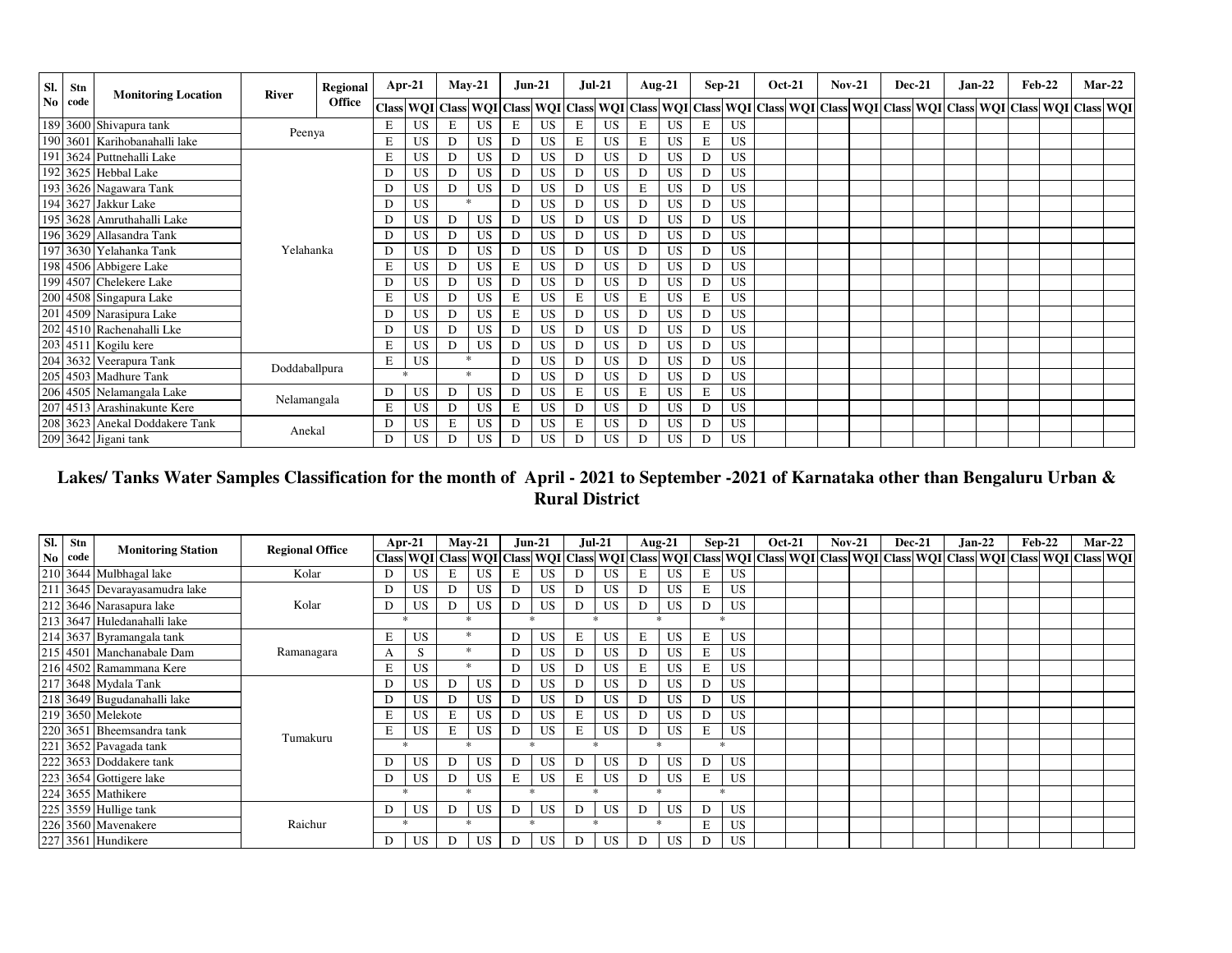| SI. | Stn      | <b>Monitoring Location</b>                                 | <b>River</b> | Regional      |              | Apr-21    | $May-21$      |                 |               | <b>Jun-21</b> | <b>Jul-21</b> |             |              | <b>Aug-21</b> |               | $Sep-21$  | <b>Oct-21</b> | <b>Nov-21</b> | <b>Dec-21</b> | Jan-22                                                |  | <b>Feb-22</b> | $Mar-22$         |
|-----|----------|------------------------------------------------------------|--------------|---------------|--------------|-----------|---------------|-----------------|---------------|---------------|---------------|-------------|--------------|---------------|---------------|-----------|---------------|---------------|---------------|-------------------------------------------------------|--|---------------|------------------|
| No  | code     |                                                            |              | <b>Office</b> | <b>Class</b> | WQI       |               | Class WQI Class |               | WQI Class WQI |               |             | <b>Class</b> | WQI           | <b>Class</b>  |           |               |               |               | WOI Class WOI Class WOI Class WOI Class WOI Class WOI |  |               | <b>Class WOI</b> |
| 228 | 4092     | Manchalpur Tank,<br>Manchalpur                             | Raichur      |               | Е            | US        | E             | US              | E             | US            | E             | <b>US</b>   | E            | US            | E             | <b>US</b> |               |               |               |                                                       |  |               |                  |
|     | 229 3582 | Hebbal lake                                                |              |               | D            | <b>US</b> | D             | US              | D             | US            | D             | US          | D            | <b>US</b>     | D             | US        |               |               |               |                                                       |  |               |                  |
| 230 | 3583     | Kukkarahalli lake                                          |              |               | D            | <b>US</b> | D             | US              | D             | US            | $\mathbf D$   | <b>US</b>   | ${\bf D}$    | <b>US</b>     | D             | <b>US</b> |               |               |               |                                                       |  |               |                  |
| 231 | 3584     | Dalavai lake                                               |              |               | E            | <b>US</b> | $\mathbf E$   | <b>US</b>       | E             | <b>US</b>     | E             | <b>US</b>   | E            | <b>US</b>     | E             | <b>US</b> |               |               |               |                                                       |  |               |                  |
| 232 | 3585     | Yennehole lake                                             | Mysuru       |               | E            | <b>US</b> | $\mathbf E$   | <b>US</b>       | E             | <b>US</b>     | E             | <b>US</b>   | $\mathbf E$  | <b>US</b>     | E             | <b>US</b> |               |               |               |                                                       |  |               |                  |
| 233 | 3586     | Limbhabudi lake                                            |              |               | D            | <b>US</b> | ${\rm D}$     | <b>US</b>       | D             | <b>US</b>     | $\mathbf D$   | US          | ${\bf D}$    | <b>US</b>     | D             | <b>US</b> |               |               |               |                                                       |  |               |                  |
|     | 234 3587 | Shettykere lake                                            |              |               | D            | <b>US</b> | $\mathbf C$   | S               | D             | US            | D             | <b>US</b>   | ${\bf D}$    | <b>US</b>     | D             | <b>US</b> |               |               |               |                                                       |  |               |                  |
| 235 | 3588     | Karanjikere                                                |              |               | D            | <b>US</b> | $\mathcal{C}$ | S               | D             | <b>US</b>     | D             | <b>US</b>   | D            | <b>US</b>     | D             | <b>US</b> |               |               |               |                                                       |  |               |                  |
| 236 | 3656     | Nallikatte kere                                            |              |               |              |           | *             |                 |               | *             |               |             |              |               |               | ∗         |               |               |               |                                                       |  |               |                  |
| 237 |          | 3657 Kaachahalli koppalukere                               |              |               | Е            | US        | E             | <b>US</b>       | E             | <b>US</b>     | E             | US          | E            | <b>US</b>     | $\mathbf E$   | <b>US</b> |               |               |               |                                                       |  |               |                  |
| 238 | 3658     | Kallakatte kere                                            |              |               |              |           |               |                 |               |               |               |             |              |               |               |           |               |               |               |                                                       |  |               |                  |
| 239 | 3659     | Mathana kere                                               |              |               | E            | <b>US</b> | $\mathbf E$   | <b>US</b>       | $\mathbf E$   | <b>US</b>     | E             | <b>US</b>   | E            | <b>US</b>     | E             | <b>US</b> |               |               |               |                                                       |  |               |                  |
| 240 | 3660     | Hunasina kere                                              |              |               | C            | S         | $\mathbf C$   | S               | $\mathbf C$   | ${\bf S}$     | $\mathbf C$   | S           | $\mathbf C$  | S             | $\mathbf C$   | S         |               |               |               |                                                       |  |               |                  |
| 241 | 3661     | Kokkanaghattadodda kere                                    |              |               | Е            | <b>US</b> | $\mathbf E$   | <b>US</b>       | ${\bf E}$     | <b>US</b>     | $\mathbf E$   | US          | $\mathbf E$  | <b>US</b>     | $\mathbf D$   | <b>US</b> |               |               |               |                                                       |  |               |                  |
| 242 | 3662     | Kawshikakere                                               |              |               | $\mathsf{C}$ | S         | $\mathbf C$   | S               | $\mathbf C$   | S             | $\mathsf{C}$  | S           | $\mathbf C$  | $\mathbf S$   | $\mathbf C$   | S         |               |               |               |                                                       |  |               |                  |
| 243 | 3663     | Joladakatte                                                |              |               |              |           |               | $\ast$          | $\ast$        |               | *             |             | $\mathbf C$  | S             | $\mathsf{C}$  | S         |               |               |               |                                                       |  |               |                  |
| 244 | 3664     | Basavanahallikere                                          |              |               |              | $\ast$    | $\ast$        |                 |               | *             | $\ast$        |             |              | *             |               | ∗         |               |               |               |                                                       |  |               |                  |
| 245 | 3665     | Lingappanakatte                                            |              |               | C            | S         | $\mathbf{C}$  | S               | $\mathcal{C}$ | S             | C             | S           | $\mathsf{C}$ | S             | $\mathsf{C}$  | S         |               |               |               |                                                       |  |               |                  |
| 246 | 366      | Ganigarahosahallikere                                      | Hassan       |               |              |           |               |                 |               | *             | $\ast$        |             |              | $\ast$        | D             | <b>US</b> |               |               |               |                                                       |  |               |                  |
| 247 | 3667     | Sathenahallidoddakere                                      |              |               | Е            | <b>US</b> | $\mathbf E$   | <b>US</b>       | $\mathbf E$   | <b>US</b>     | D             | <b>US</b>   | D            | <b>US</b>     | D             | <b>US</b> |               |               |               |                                                       |  |               |                  |
| 248 | 3668     | Sodharahallikere                                           |              |               | E            | US        | $\mathbf E$   | <b>US</b>       | $\mathbf E$   | <b>US</b>     | D             | <b>US</b>   | $\mathsf{C}$ | S             | $\mathbf C$   | S         |               |               |               |                                                       |  |               |                  |
| 249 | 3669     | Sheleramanahallikere                                       |              |               | $\mathbf C$  | S         | $\mathcal{C}$ | S               | $\mathbf C$   | S             | $\mathbf C$   | S           | $\mathbf C$  | S             | $\mathbf C$   | S         |               |               |               |                                                       |  |               |                  |
| 250 | 3670     | Hainarakatte                                               |              |               |              | $\ast$    |               | $\ast$          | $\ast$        |               | *             |             | $\mathbf C$  | S             | $\mathbf C$   | S         |               |               |               |                                                       |  |               |                  |
| 251 | 3671     | Hanumanthapurakatte                                        |              |               |              | $\ast$    |               | $\ast$          | $\ast$        |               |               | $\ast$      | $\mathbf C$  | S             | $\mathcal{C}$ | S         |               |               |               |                                                       |  |               |                  |
| 252 | 3672     | Sankalapurakere                                            |              |               |              | $\ast$    | $\ast$        |                 |               | $\ast$        | $\ast$        |             | $\mathbf C$  | S             | $\mathsf{C}$  | S         |               |               |               |                                                       |  |               |                  |
| 253 | 3673     | Havalikere                                                 |              |               | Е            | US        | E             | US              | E             | US            | E             | US          | $\mathbf E$  | <b>US</b>     | E             | <b>US</b> |               |               |               |                                                       |  |               |                  |
| 254 | 3674     | Sathamangalakere                                           |              |               | C            | S         | $\mathbf C$   | S               | $\mathbf C$   | ${\bf S}$     | $\mathsf{C}$  | S           | $\mathbf C$  | $\mathbf S$   | $\mathsf{C}$  | S         |               |               |               |                                                       |  |               |                  |
| 255 | 3675     | <b>B.</b> Kalehallikere                                    |              |               |              |           |               |                 |               | *             | *             |             |              | *             | $\mathbf C$   | S         |               |               |               |                                                       |  |               |                  |
| 256 | 3676     | Thavenahallikere                                           |              |               | $\mathsf{C}$ | S         | $\mathsf{C}$  | S               | $\mathbf C$   | S             | C             | S           | $\mathbf C$  | S             | $\mathcal{C}$ | S         |               |               |               |                                                       |  |               |                  |
| 257 | 3677     | Sharanabasveshwara kere                                    | Kalaburagi   |               | E            | <b>US</b> | $\mathbf E$   | <b>US</b>       | E             | <b>US</b>     | $\mathbf E$   | <b>US</b>   | $\mathbf E$  | <b>US</b>     | $\mathbf E$   | <b>US</b> |               |               |               |                                                       |  |               |                  |
| 258 | 3678     | Ninjampura tank                                            | Bidar        |               |              |           |               |                 |               | $\ast$        |               |             |              | $\ast$        |               | $\ast$    |               |               |               |                                                       |  |               |                  |
| 259 | 3679     | Bhutanala lake                                             | Vijayapura   |               | Е            | US        | D             | <b>US</b>       | ${\bf D}$     | <b>US</b>     | $\mathsf{C}$  | S           | ${\rm D}$    | <b>US</b>     | D             | <b>US</b> |               |               |               |                                                       |  |               |                  |
| 260 | 3680     | Killa lake                                                 | Belgavi      |               | $\mathsf{C}$ | S         | $\mathbf C$   | S               | $\mathbf C$   | ${\bf S}$     | $\mathsf{C}$  | $\mathbf S$ | $\mathbf C$  | S             | $\mathbf C$   | S         |               |               |               |                                                       |  |               |                  |
| 261 | 3681     | Angol MI tank                                              |              |               | D            | US        | D             | US              | D             | US            | E             | <b>US</b>   | D            | <b>US</b>     | $\mathbf C$   | S         |               |               |               |                                                       |  |               |                  |
| 262 | 3682     | Kakati pond                                                | Belgavi      |               | E            | US        | E             | <b>US</b>       | $\mathbf D$   | US            | E             | <b>US</b>   | $\mathbf E$  | <b>US</b>     | D             | <b>US</b> |               |               |               |                                                       |  |               |                  |
| 263 | 3683     | Herekere                                                   | Dharwad      |               | D            | <b>US</b> | D             | US              | D             | US            | $\mathbf D$   | <b>US</b>   | ${\bf D}$    | <b>US</b>     | D             | <b>US</b> |               |               |               |                                                       |  |               |                  |
| 264 | 3684     | Kelegere                                                   |              |               | D            | <b>US</b> | D             | US              | $\mathbf D$   | US            | D             | <b>US</b>   | ${\bf D}$    | <b>US</b>     | D             | <b>US</b> |               |               |               |                                                       |  |               |                  |
| 265 | 3685     | Navalooru lake                                             |              |               | D            | <b>US</b> | D             | US              | D             | US            | D             | US          | ${\rm D}$    | <b>US</b>     | D             | <b>US</b> |               |               |               |                                                       |  |               |                  |
| 266 | 3686     | Nirasagarakere                                             |              |               | $\mathsf{C}$ | S         | $\mathbf C$   | S               | $\mathsf C$   | S             | $\mathbf C$   | $\mathbf S$ | $\mathbf C$  | S             | $\mathbf C$   | S         |               |               |               |                                                       |  |               |                  |
| 267 | 3687     | Nuggikere                                                  | Dharwad      |               | D            | <b>US</b> | ${\rm D}$     | <b>US</b>       | D             | <b>US</b>     | $\mathbf D$   | <b>US</b>   | ${\bf D}$    | <b>US</b>     | D             | <b>US</b> |               |               |               |                                                       |  |               |                  |
| 268 | 3688     | Sadanakere                                                 |              |               | D            | <b>US</b> | D             | <b>US</b>       | D             | <b>US</b>     | $\mathbf D$   | <b>US</b>   | ${\bf D}$    | <b>US</b>     | D             | <b>US</b> |               |               |               |                                                       |  |               |                  |
| 269 | 3689     | Someshwarakere                                             |              |               | D            | <b>US</b> | ${\rm D}$     | <b>US</b>       | D             | <b>US</b>     | $\mathbf D$   | <b>US</b>   | ${\bf D}$    | <b>US</b>     | D             | <b>US</b> |               |               |               |                                                       |  |               |                  |
| 270 | 3690     | Unakalkere                                                 |              |               | D            | <b>US</b> | ${\rm D}$     | <b>US</b>       | D             | <b>US</b>     | D             | <b>US</b>   | $\mathbf D$  | <b>US</b>     | D             | <b>US</b> |               |               |               |                                                       |  |               |                  |
| 271 | 3691     | Vimanabhuthikere                                           |              |               | $\, {\bf B}$ | S         | $\, {\bf B}$  | S               | B             | S             | B             | S           |              | *             |               | $\ast$    |               |               |               |                                                       |  |               |                  |
|     |          | 272 3692 Kunduvada<br>273 3693 Bhathikere<br>Kunduvadakere | Davangere    |               |              |           | $\ast$        |                 |               | $\ast$        | $\ast$        |             |              | $\ast$        |               | $\ast$    |               |               |               |                                                       |  |               |                  |
|     |          |                                                            |              |               | D            | <b>US</b> | D             | <b>US</b>       | D             | <b>US</b>     | D             | <b>US</b>   |              | $\ast$        |               | $\ast$    |               |               |               |                                                       |  |               |                  |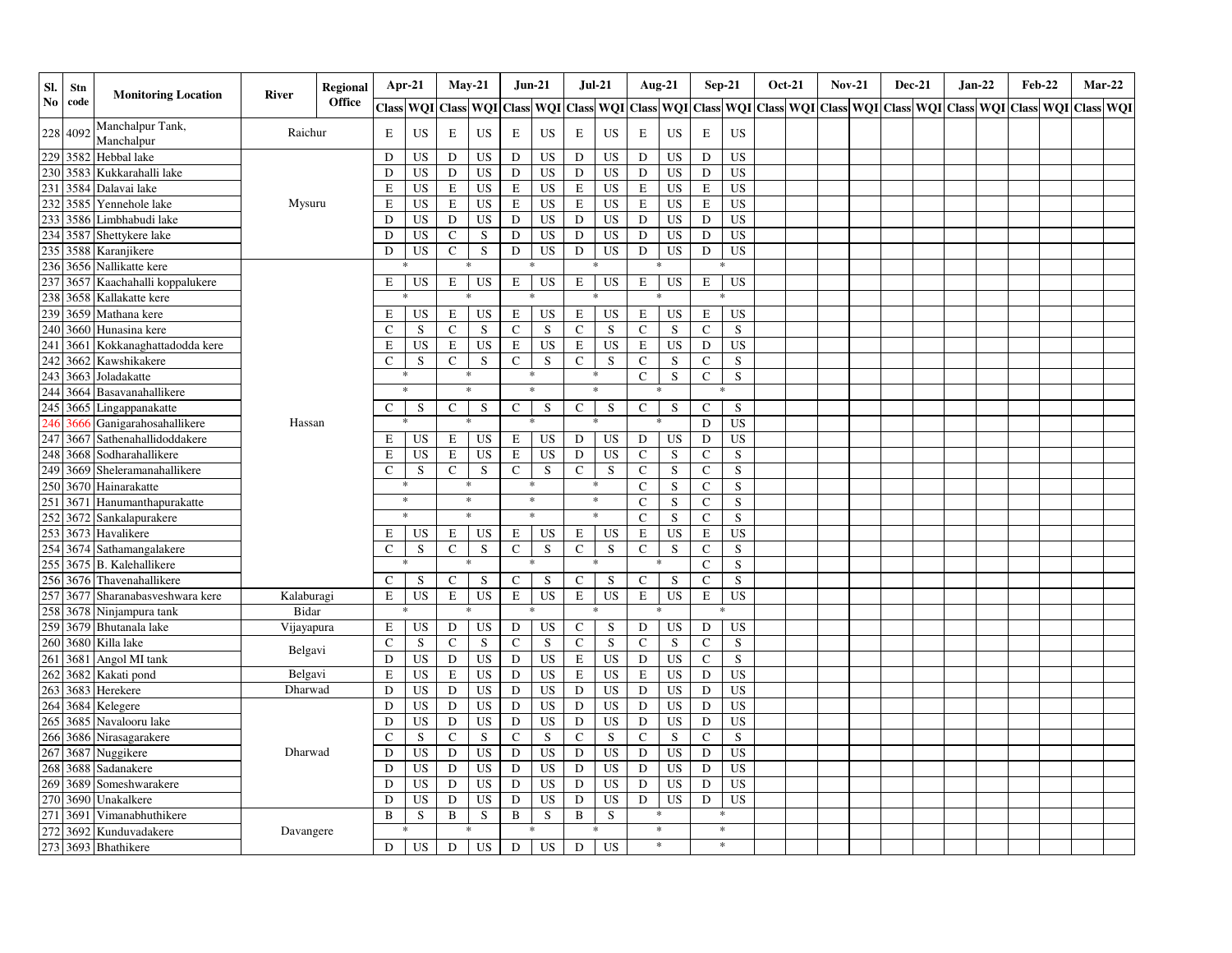| SI. | Stn            | <b>Monitoring Location</b> | <b>River</b> | Regional      | $Apr-21$ |   | $Mav-21$ | $Jun-21$ |   | Jul-21 | Aug-21                                                                                                                                                     | $Sep-21$ |  | <b>Oct-21</b> | $Nov-21$ | <b>Dec-21</b> | $Jan-22$ | $Feb-22$ |  | <b>Mar-22</b> |
|-----|----------------|----------------------------|--------------|---------------|----------|---|----------|----------|---|--------|------------------------------------------------------------------------------------------------------------------------------------------------------------|----------|--|---------------|----------|---------------|----------|----------|--|---------------|
|     | $\bf{No}$ code |                            |              | <b>Office</b> |          |   |          |          |   |        | Class  WQI  Class  WQI  Class  WQI  Class  WQI  Class  WQI  Class  WQI  Class  WQI  Class  WQI  Class  WQI  Class  WQI  Class  WQI  Class  WQI  Class  WQI |          |  |               |          |               |          |          |  |               |
|     |                | 274 3694 Shanthisagarkere  |              |               |          | B |          |          |   |        |                                                                                                                                                            |          |  |               |          |               |          |          |  |               |
|     |                | 275 3695 Kondajjikere      | Davangere    |               |          | B |          |          | B |        |                                                                                                                                                            |          |  |               |          |               |          |          |  |               |
|     |                | 276 3696 Aianakere         |              |               |          |   |          | US       |   | US     |                                                                                                                                                            |          |  |               |          |               |          |          |  |               |
|     |                | 277 3697 Mattadakere       | Chitradurga  |               | US       |   | US       | US       |   | US     |                                                                                                                                                            |          |  |               |          |               |          |          |  |               |
|     |                | 278 3565 Pilikula tank     | Mangaluru    |               | US       |   | US       |          |   |        |                                                                                                                                                            |          |  |               |          |               |          |          |  |               |

Note:  $* - No Water$  in the River/ Reservior/ Lake/Tank/Samples were not Collected.

NI-Newly Identified during April-2019

Class "A" – Drinking water source without conventional treatment but after disinfection.

Class "B" – Out door bathing (organized)

Class "C" – Drinking Water Source with conventional treatment followed by disinfection.

Class "D" – Propagation of wild life, fisheries

Class "E" – Irrigation, Industrial cooling, Controlled Waste disposal

**WQI = Water Quality Index, S means Satisfactory, US means Unsatisfactory**

**WQI - Water Quality Index : ( DO ≥ 4 mg/L BOD ≤ 3 mg/L FC ≤ 2500 MPN/100 ml & TC≤ 5000 MPN/100 ml ).**

Chief Scientific Officer(I/C)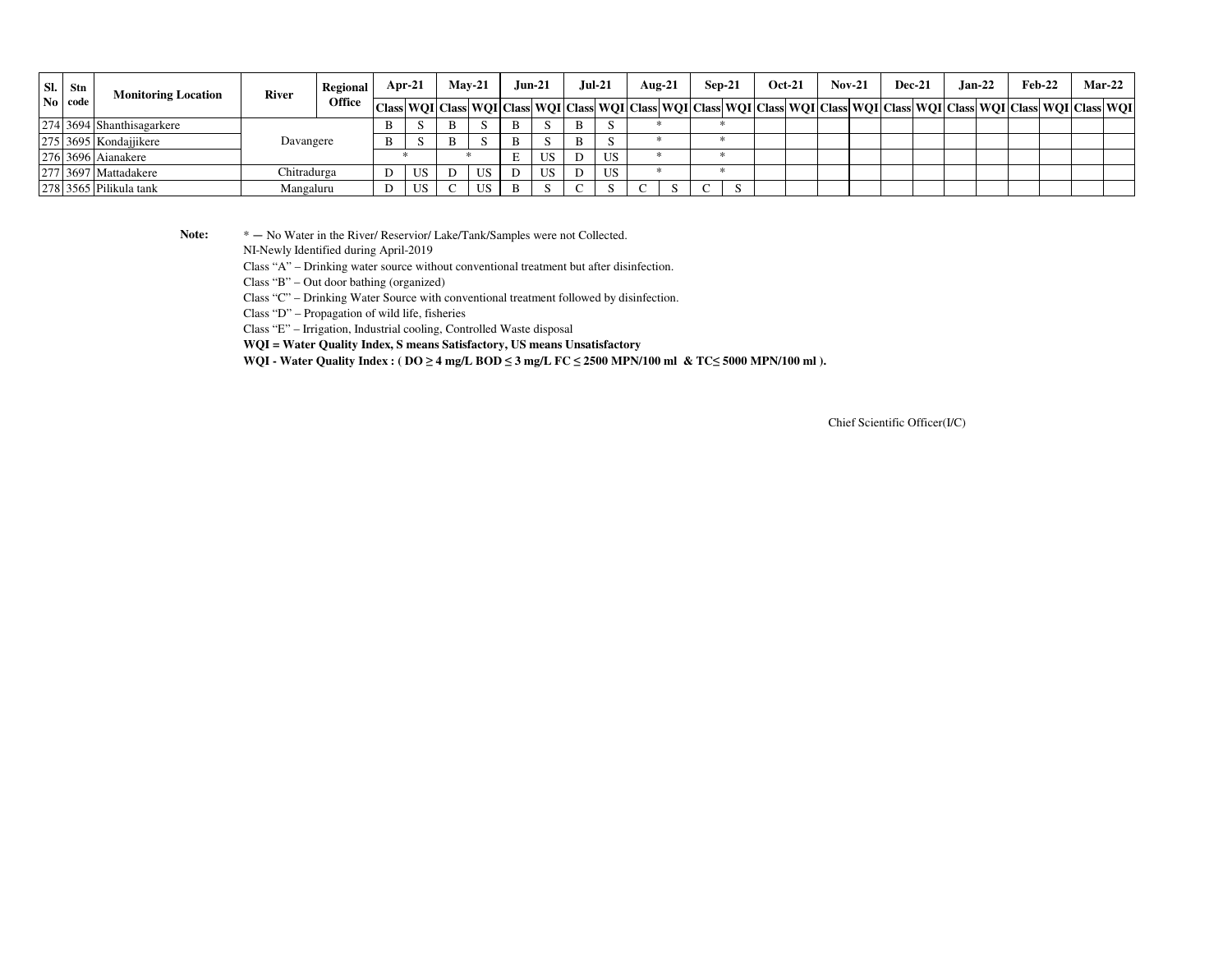|               |              |                |     | <b>Rivers</b> |    |                |                         |        |   |          |   | <b>Bengaluru Lakes</b> |     |                |        |             |          |                 |     |    |                |                                   |
|---------------|--------------|----------------|-----|---------------|----|----------------|-------------------------|--------|---|----------|---|------------------------|-----|----------------|--------|-------------|----------|-----------------|-----|----|----------------|-----------------------------------|
| <b>Months</b> | $\ast$       | А              | B   | $\sim$        | D  | E              | <b>Total</b>            | $\ast$ | A | B        | r |                        | E   | <b>Total</b>   | $\ast$ | A           | B        | $\sqrt{2}$<br>◡ | D   | E  | <b>Total</b>   | <b>Grand Total</b><br>(Karnataka) |
| $Apr-21$      | 10           | $\mathbf 0$    | 21  | 59            | 12 |                | 103                     | 16     |   | $\Omega$ |   | 60                     | 30  | 106            | 16     |             | 3        | $\mathbf{8}$    | 25  | 16 | 69             | 278                               |
| $May-21$      |              | $\Omega$       | 24  | 57            | 12 | $\mathfrak{Z}$ | 103                     | 22     |   | $\theta$ |   | 64                     | 20  | 106            | 19     | $\theta$    |          |                 | 22  | 14 | 69             | 278                               |
| $Jun-21$      | <sub>0</sub> | $\mathbf 0$    | 23  | 62            | 12 | $\Omega$       | 103                     | 18     |   | 0        |   | 67                     | 21  | 106            | 15     | 0           |          | 8               | 29  | 13 | 69             | 278                               |
| $Jul-21$      |              | $\mathbf 0$    | 26  | 60            | 12 | 2              | <b>103</b>              | 15     |   | $\Omega$ |   | 72                     | 19  | 106            | 15     | $\mathbf 0$ |          | 10              | 27  | 14 | 69             | 278                               |
| Aug-21        |              | $\mathbf 0$    | Q   | 64            |    | $\mathcal{D}$  | <b>103</b>              | 13     |   | $\Omega$ |   | 67                     | 26  | 106            | 17     | $\Omega$    | $\theta$ | 14              | 26  | 12 | 69             | 278                               |
| $Sep-21$      | 18           | $\mathbf 0$    | 12  | 62            |    | $\sim$         | 103                     | 12     |   | 0        |   | 68                     | 26  | 106            | 14     | 0           | 0        | 16              | 24  | 15 | 69             | 278                               |
| $Oct-21$      |              |                |     |               |    |                | $\mathbf{0}$            |        |   |          |   |                        |     | $\overline{0}$ |        |             |          |                 |     |    | $\overline{0}$ | 0                                 |
| $Nov-21$      |              |                |     |               |    |                | $\mathbf{0}$            |        |   |          |   |                        |     | $\overline{0}$ |        |             |          |                 |     |    | $\overline{0}$ | $\mathbf 0$                       |
| $Dec-21$      |              |                |     |               |    |                | $\overline{\mathbf{0}}$ |        |   |          |   |                        |     | $\overline{0}$ |        |             |          |                 |     |    | $\Omega$       | 0                                 |
| $Jan-22$      |              |                |     |               |    |                | $\mathbf{0}$            |        |   |          |   |                        |     | $\overline{0}$ |        |             |          |                 |     |    | $\overline{0}$ | 0                                 |
| $Feb-22$      |              |                |     |               |    |                | $\mathbf{0}$            |        |   |          |   |                        |     | $\overline{0}$ |        |             |          |                 |     |    | $\overline{0}$ | 0                                 |
| Mar-22        |              |                |     |               |    |                | $\mathbf{0}$            |        |   |          |   |                        |     | $\overline{0}$ |        |             |          |                 |     |    | $\overline{0}$ | $\mathbf 0$                       |
| Total         | 61           | $\overline{0}$ | 115 | 364           | 68 | 10             | 618                     | 96     |   | $\Omega$ |   | 398                    | 142 | 636            | 96     |             | 13       | 67              | 153 | 84 | 414            | 1668                              |

#### **Note:**

\* — No Water in the River/ Reservior/ Lake/Tank/Samples were not Collected.

Class "A" – Drinking water source without conventional treatment but after disinfection.

Class "B" – Out door bathing (organized)

Class "C" – Drinking Water Source with conventional treatment followed by disinfection.

Class "D" – Propagation of wild life, fisheries

Class "E" – Irrigation, Industrial cooling, Controlled Waste disposal

**WQI = Water Quality Index, S means Satisfactory, US means Unsatisfactory**

**Chief Scientific Officer(I/C)**